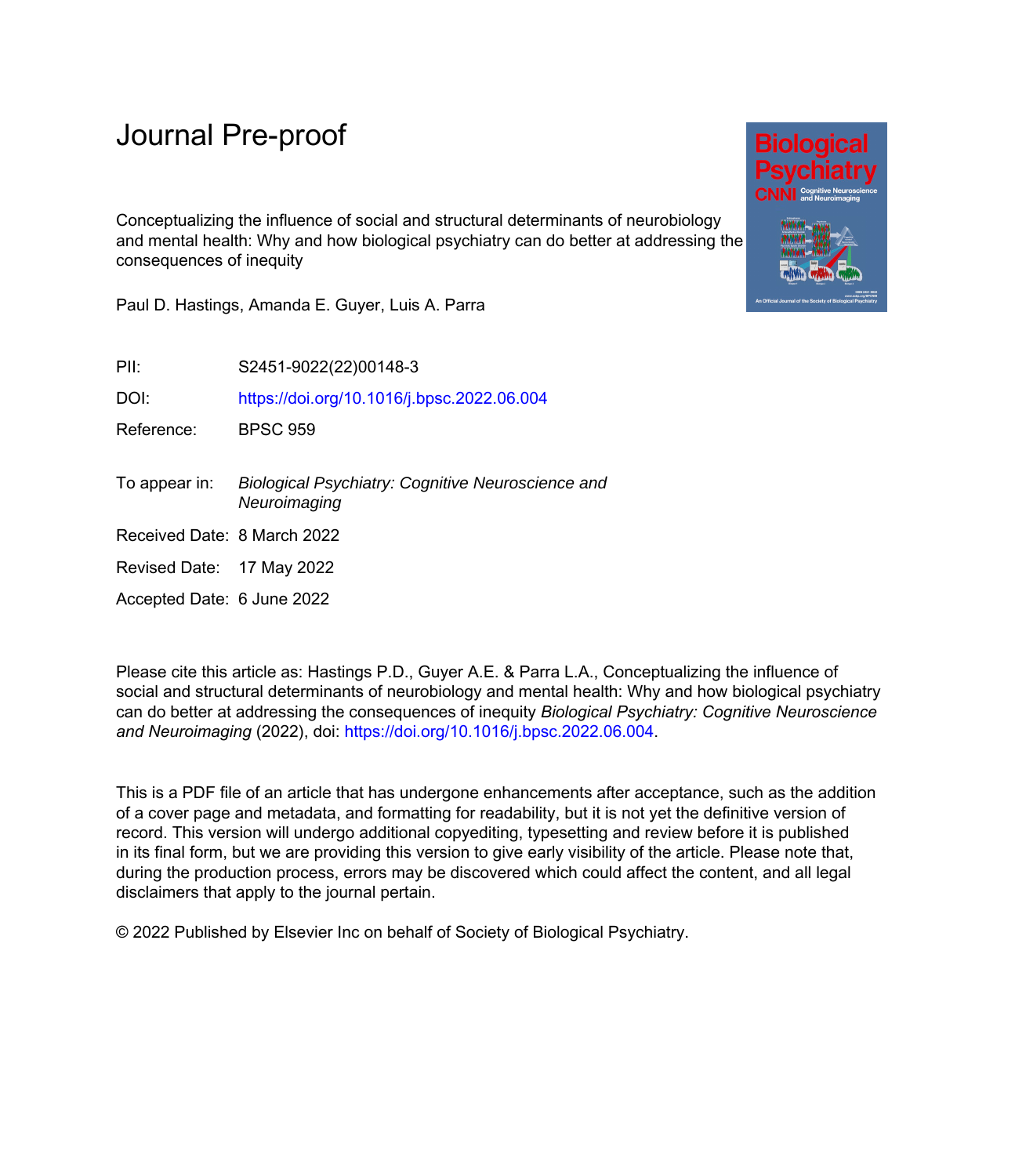Conceptualizing the influence of social and structural determinants of neurobiology and mental health: Why and how biological psychiatry can do better at addressing the consequences of inequity

Paul D. Hastings\*a,b, Amanda E. Guyer<sup>b,c</sup>, & Luis A. Parra<sup>d</sup>

<sup>a</sup> Department of Psychology, University of California Davis, USA

<sup>b</sup> Center for Mind and Brain, University of California Davis, USA

<sup>c</sup> Department of Human Ecology, University of California Davis, USA

<sup>d</sup> Brown School of Social Work, Washington University in St. Louis, USA

\* Corresponding author Paul D. Hastings Center for Mind and Brain 267 Cousteau Place Davis, CA 95618 Phone: 530-601-1835 Email: [pdhastings@ucdavis.edu](mailto:pdhastings@ucdavis.edu) chology, University of California Davis, USA<br>dd Brain, University of California Davis, USA<br>nan Ecology, University of California Davis, USA<br>ocial Work, Washington University in St. Louis, USA<br>hor<br>Brain<br>Brain<br>5<br>sucdavis.edu

Running title: Structural and social determinants

Keywords: Structural, social, poverty, discrimination, diversity, neurobiology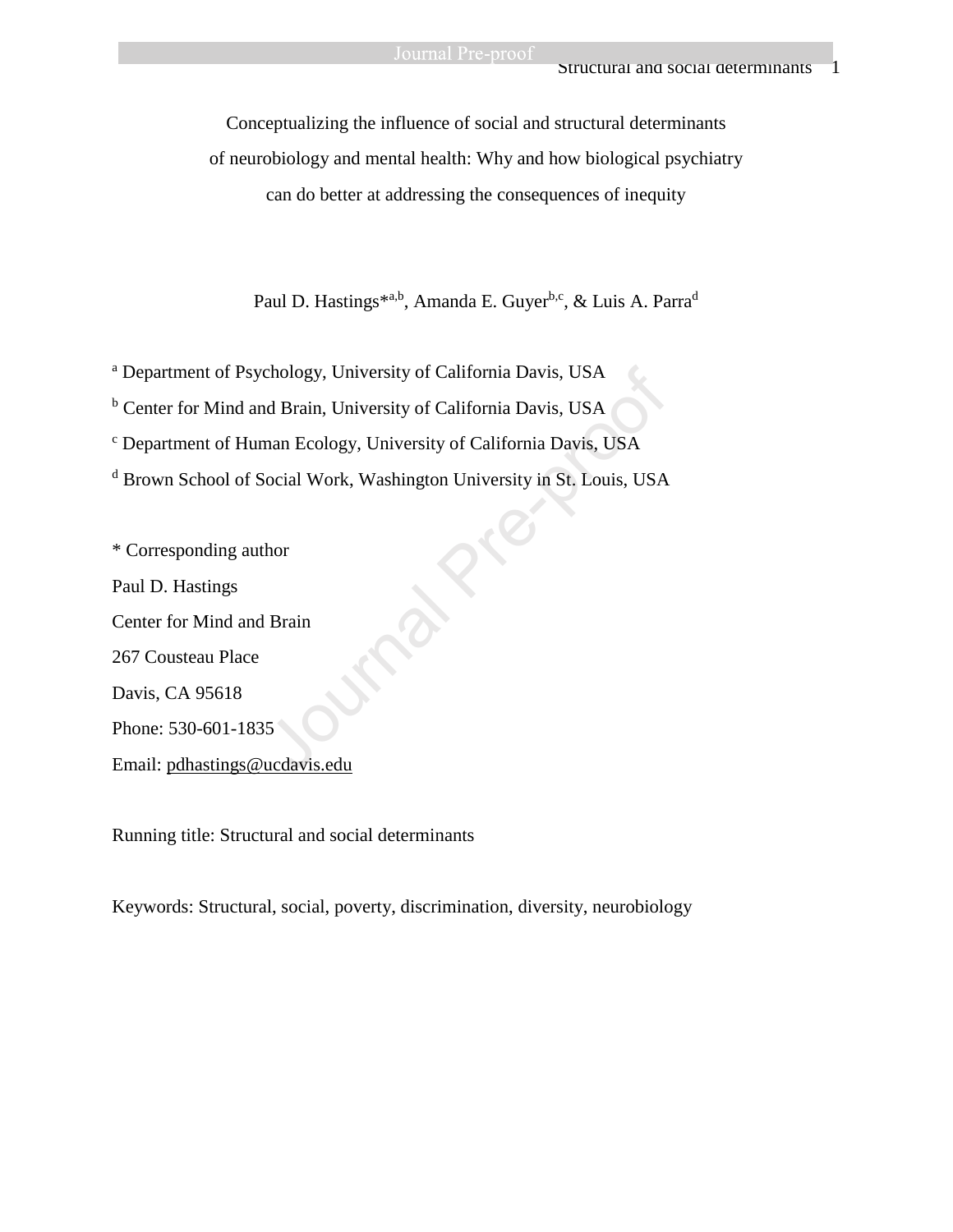#### Abstract

Psychiatry and allied disciplines have recognized the potency of structural and social determinants of mental health, yet there has been scant attention given to the roles of neurobiology in the links between structural and social determinants and mental health. In this article, we make the case for why greater attention must be given to structural and social determinants of biological psychiatry by researchers, practitioners and policy-makers. After defining these terms and theoretical frameworks for considering their relevance in biological psychiatry, we review empirical research with marginalized and minoritized racial, ethnic, gender, sexual and economic communities that reveals the ways in which structural and social determinants affect neurobiological functioning with implications for mental health. We give particular emphasis to developmental science and developmentally-informed research, as structural and social determinants influence neurobiological adaptation and maturation across the lifespan. We conclude with recommendations for advancing research, practice and policy connecting biological psychiatry with structural and social determinants of health. Foremost among these is diversifying the ranks of biological psychiatry, from the classrooms through the laboratories, hospitals and community health centers. Transforming and advancing the understanding of the structural and social determinants of neurobiology and mental health is most likely to come through transforming the discipline itself. and theoretical frameworks for considering their relev<br>w empirical research with marginalized and minoritize<br>conomic communities that reveals the ways in which s<br>neurobiological functioning with implications for ment<br>to de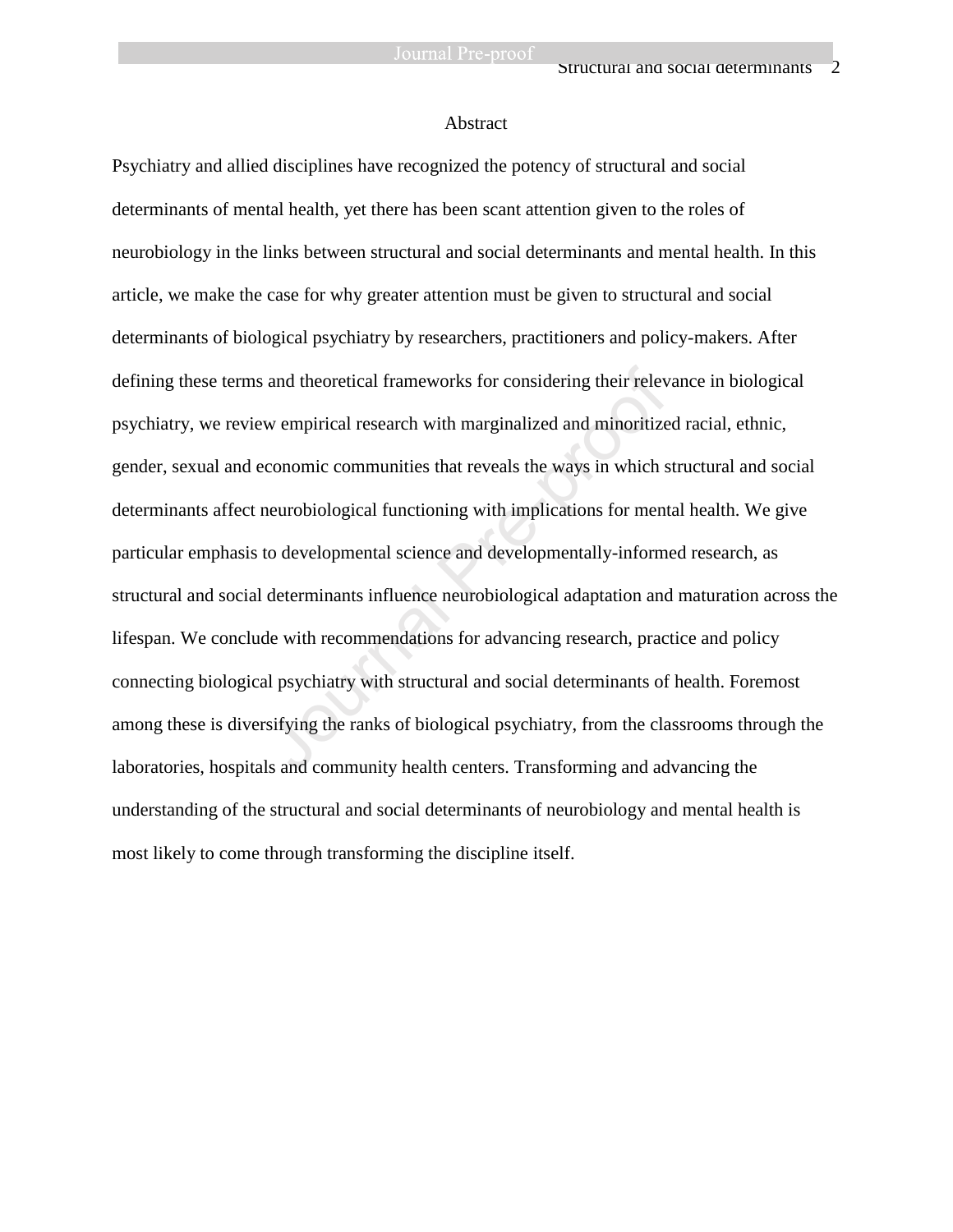#### Structural and social determinants

Disparities and inequities in mental health across diverse marginalized and minoritized communities are well-documented $(1,2)$ . Recognition of structural and social determinants of mental health is increasing(3,4). Many theories posit that the development and functioning of the brain and peripheral biological systems play key roles in the links between inequities and worse mental health across the lifespan(5,6). Yet, until recently, the roles that neurobiology play in the developmental processes linking structural and social determinants with mental health have received relatively little attention.

We present arguments and evidence in support of committing greater attention to structural and social determinants of biological psychiatry. First, we provide a brief overview of theoretical frameworks linking structural and social determinants with mental health via neurobiology, which cohere around a developmental perspective on health. As developmental scientists, this perspective is reflected in the second section, a review of relevant research examining structural and social determinants in relation to brain structure and function, diurnal and acutely reactive hypothalamic-pituitary-adrenal (HPA) axis functioning, and tonic (baseline) and phasic (reactive) aspects of the autonomic nervous system (ANS) and immune (inflammatory) system. Third, the paper concludes with suggestions for translating these perspectives and empirical findings into actions for advancing research, training, practice and policy in biological psychiatry and allied disciplines. ittle attention.<br>
Internal and evidence in support of committing great<br>
determinants of biological psychiatry. First, we provid<br>
Internal Pre-providing structural and social determinants with men<br>
a cohere around a develop

#### *Definitions and perspectives*

Interpretations of "structural and social determinants" vary, and our perspective is informed by multiple sources(7–9). Consideration of this topic requires acknowledgement of the current and historically-perpetuated geographical, political, economic and societal conditions into which one is born and within which one lives. These conditions variably constrain or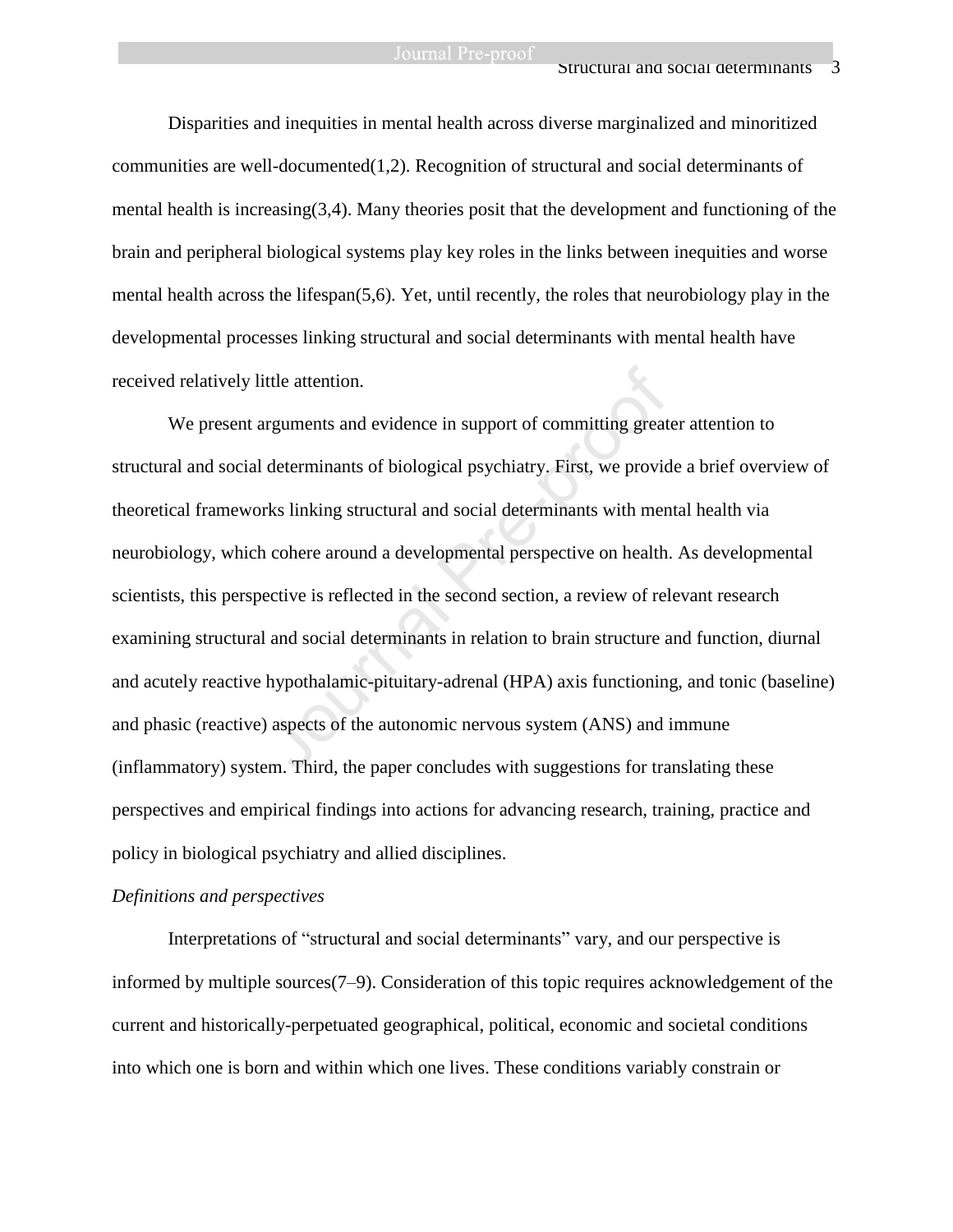provide access to opportunities that promote healthy biopsychosocial adjustment. Collectively, one's life conditions are seen as the roots of one's health, including neurobiological and mental health(10–12), and these conditions vary across racial, ethnic, national, gender, sexuality, economic and other individual and community characteristics. Recognizing that variability exists in individuals' life conditions necessitates also recognizing that lives begin on an uneven playing field for healthy development.

Structural and social determinants are overlapping and interdependent constructs. Whether a measure or phenomenon is understood as operating at the structural or social level, or both simultaneously, can depend on how narrow or broad a lens one brings to that understanding. Acknowledging others may use the terms differently, or apply additional distinctions (i.e., institutional, systemic)(7), we define structural determinants as encompassing the political, economic and social policies, practices and values that function at national and local levels to affect the availability of resources, civil rights and protections, and overall cultural climate within which people live. When these determinants reinforce power structures that disadvantage some groups and place them in subordinate and under-resourced positions relative to more dominant groups, such as the gender wage gap, redlining and neighborhood segregation, and voter suppression, the disadvantaged individuals and groups are structurally minoritized(7,9,13,14). Social determinants include people's daily lived experiences resulting from these structural conditions, such as personal material resources, education and employment, neighborhood resources, health care access, and inclusive versus discriminatory treatment by others. More neurobiological research has focused on social than structural determinants(13), although the latter may be the primary drivers of national and global health inequities(4,9). d social determinants are overlapping and interdepends<br>or phenomenon is understood as operating at the struct<br>, can depend on how narrow or broad a lens one brings<br>ers may use the terms differently, or apply additional d<br>i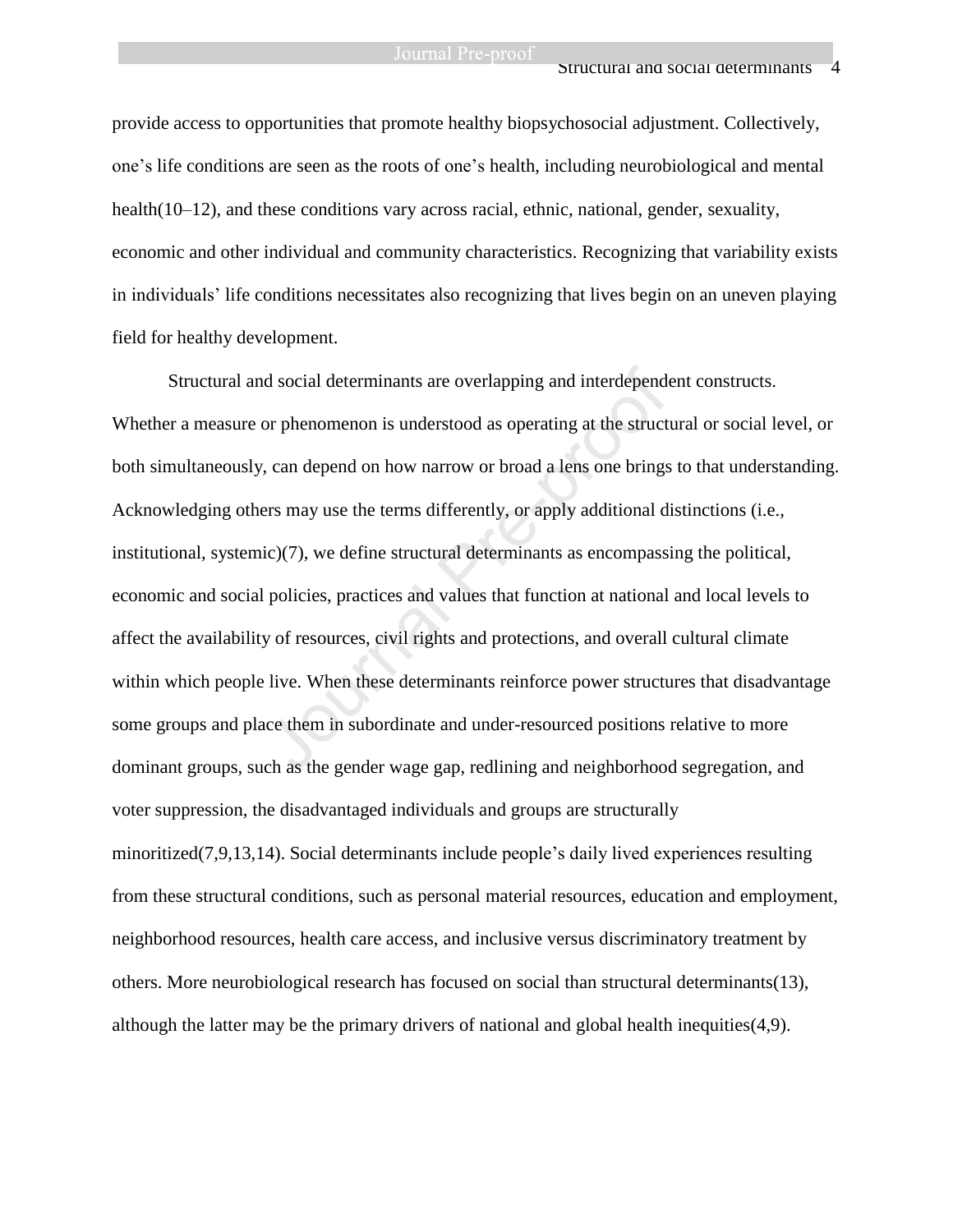Several theoretical models position structural and social determinants as contributors to neurobiology and mental health. McEwen's(15,16) model of allostatic load (AL) posits that prolonged stress system activation due to chronically aversive life conditions eventually disrupts the ability of stress systems to flexibly modulate activity in response to daily challenges(17), thereby eroding healthy functioning. The stress sensitization hypothesis contends that varying exposures to chronic or severe stressors in early life primes biological stress systems for exaggerated reactivity in adolescence and adulthood(18), which Hostinar and colleagues(19) extended to distinguish multiple biopsychological repertoires of acute stress responses that may underlie resilience versus distinct psychopathologies. Meyer(20), Myers(21) and others have proposed minority stress models that apply these views directly to the experiences and development of marginalized populations. Informed by an intersectional perspective on the synergistic consequences of having multiple identity characteristics(22), such as being racially marginalized and devalued for being transgender, minority stress models posit that both direct experiences of discrimination and lack of resources (social determinants) and overarching life conditions that maintain disadvantage, marginalization and disempowerment (structural determinants) are neurotoxic, undermining mental health through their biological effects(23,24). ty in adolescence and adulthood(18), which Hostinar a<br>ish multiple biopsychological repertoires of acute stres<br>ersus distinct psychopathologies. Meyer(20), Myers(2<br>tress models that apply these views directly to the expe<br>g

These models of biological embedding, or "stress getting under the skin"(25), implicitly or explicitly reflect a lifespan developmental perspective. Structural and social determinants are relatively severe, chronic and stable – often, multi-generational – conditions. These may influence developing neurobiological systems underlying mental health throughout the lifespan. This perspective pertains even when considering adult populations, and research indicates that adverse social and economic conditions in the first two decades of life predict mental and physical health disparities in adulthood and older age(26,27). In the following review, we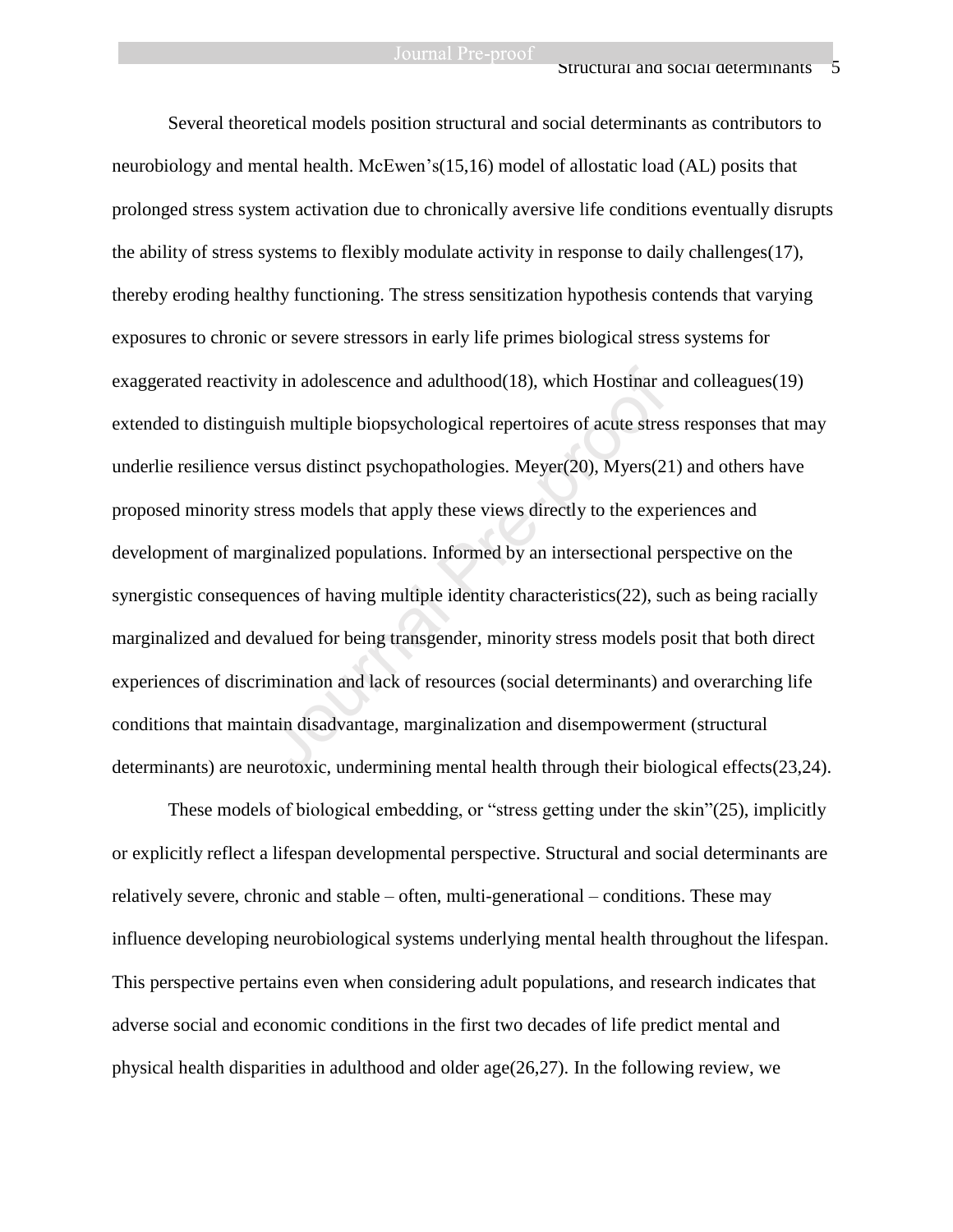consider the evidence that structural and social determinants affect neurobiological maturation, and affect mental health through neurobiology, with particular focus on the first two decades of life.

#### *Evidence for relations between social and structural determinants and neurobiology*

Of the social determinants, most research has focused on either household economic resources, or individuals' experiences of discrimination. Considering economics and the brain first, being raised in poverty is associated with structural and functional changes including reduced hippocampal volume, altered prefrontal cortex (PFC) activity to emotional and cognitive tasks, and reduced connectivity between PFC and the amygdala(28–30), potentially attributable to experiencing more stressors in the home(31). Childhood poverty continues to leave a mark on the brain in adulthood. Men raised in highly disadvantaged neighborhoods demonstrated less differentiation in structural brain networks(32) and middle-aged individuals from lower SES backgrounds have been found to have lower resting state connectivity and reduced cortical thickness(33), neural indices of less functionality and organizational efficiency. Conversely, increasing economic resources for impoverished children promotes healthier brain development. The Baby's First Years randomized controlled trial of monthly cash transfers to low-income new mothers showed that financial support to families enhanced infants' electroencephalography (EEG) power in high-frequency bands associated with better cognitive, language, and socialemotional functioning(34). For U.S. Mexican-origin adolescents living in poverty, increasing family income from 10 to 16 years predicted stronger resting state functional connectivity between the posterior cingulate gurus and insula and right inferior frontal gyrus, regions of the default mode network that supports social cognition(35); income changes were not associated with connectivity for youths living in financially secure families. poverty is associated with structural and functional chand<br>al volume, altered prefrontal cortex (PFC) activity to er<br>onnectivity between PFC and the amygdala(28–30), pe<br>e stressors in the home(31). Childhood poverty contin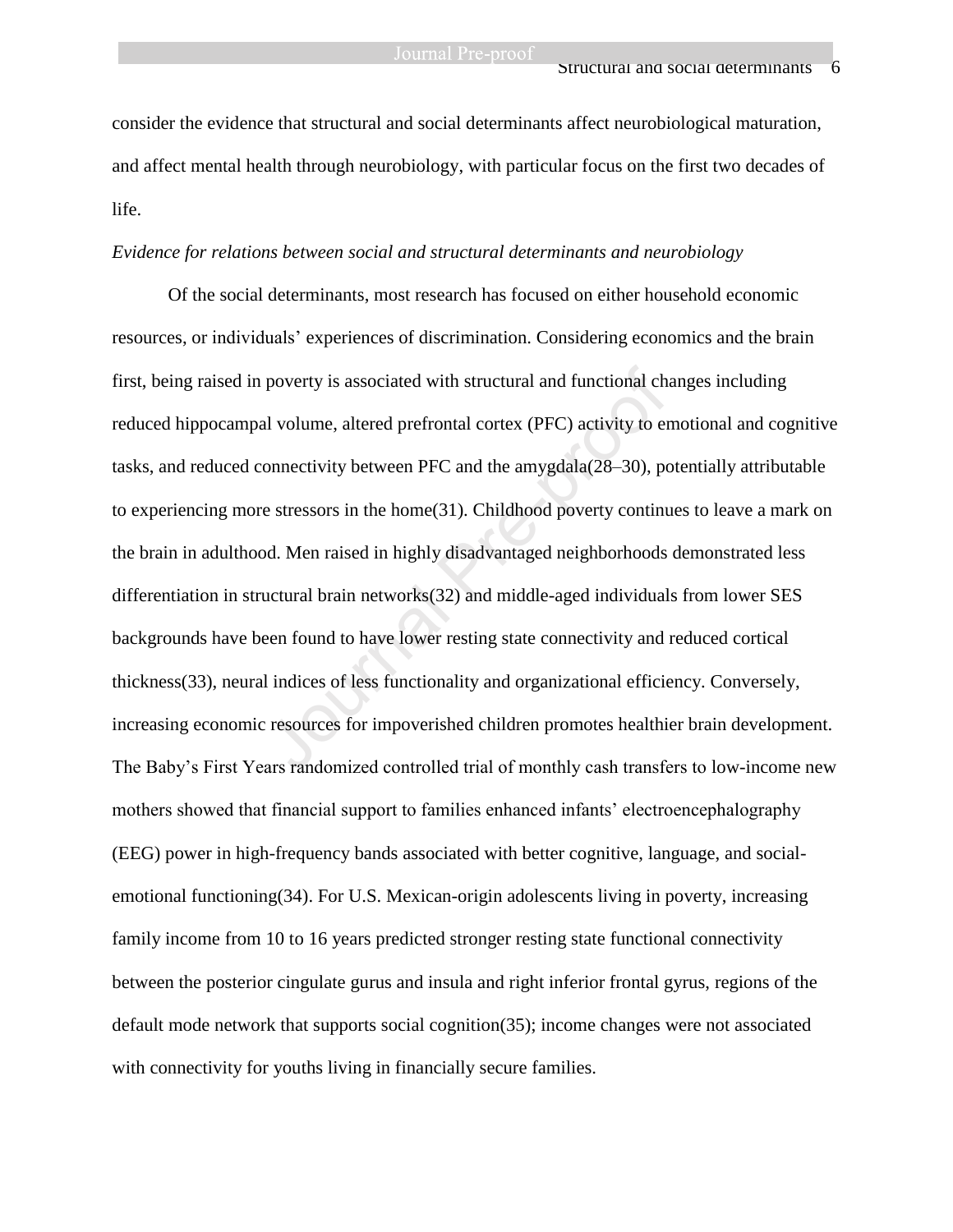Economic hardship is linked with altered stress responses, including both reduced (hypocortisolism)(36) and exaggerated (hypercortisolism)(37) diurnal and acute HPA activity, which can incur myriad physical and mental health problems(15,16,38). Diurnal hypercortisolism is more prevalent in infants and younger children living in poverty(39), whereas hypocortisolism emerges after more time spent in poverty $(40,41)$ , potentially reflecting the cumulative toll of AL. Exemplifying early-emerging stress activation, Fernald and Gunnar(42) reported that hypercortisolism in preschool-aged children living in low-income families in rural Mexico was alleviated through a cash-transfer program, compared to children in families that were not enrolled in the program. Exemplifying the suppressive effect of more chronically endured poverty, U.S. Mexican-origin adolescents who lived in deep poverty from 10 to 16 years evinced HPA hyporeactivity (decreasing cortisol) following a social exclusion task, whereas youths who had not experienced poverty evinced cortisol increases from before to after the social challenge(43). I that hypercortisolism in preschool-aged children livin<br>vico was alleviated through a cash-transfer program, co<br>ot enrolled in the program. Exemplifying the suppressi-<br>poverty, U.S. Mexican-origin adolescents who lived in

Childhood poverty predicts elevated tonic and reactive cardiovascular activity, especially blood pressure(12,44), in adolescence and adulthood. Effects are less consistent in pre-adolescent children(45–47), suggesting that ANS effects emerge over prolonged exposure to poverty, or that adolescence may be a sensitive period for the effects of poverty on cardiovascular health(30). Similarly, socioeconomic status (SES) in childhood and adolescence is inversely associated with chronic inflammation, both concurrently and into adulthood(48–51). These associations hold after accounting for changes in occupation and education over time(52), and appear to magnify with age(53). Studies of AL involving activity across multiple systems (i.e., HPA, ANS, immune) are consistent; children raised in poverty have increased AL in late adolescence(54,55) and adulthood(27).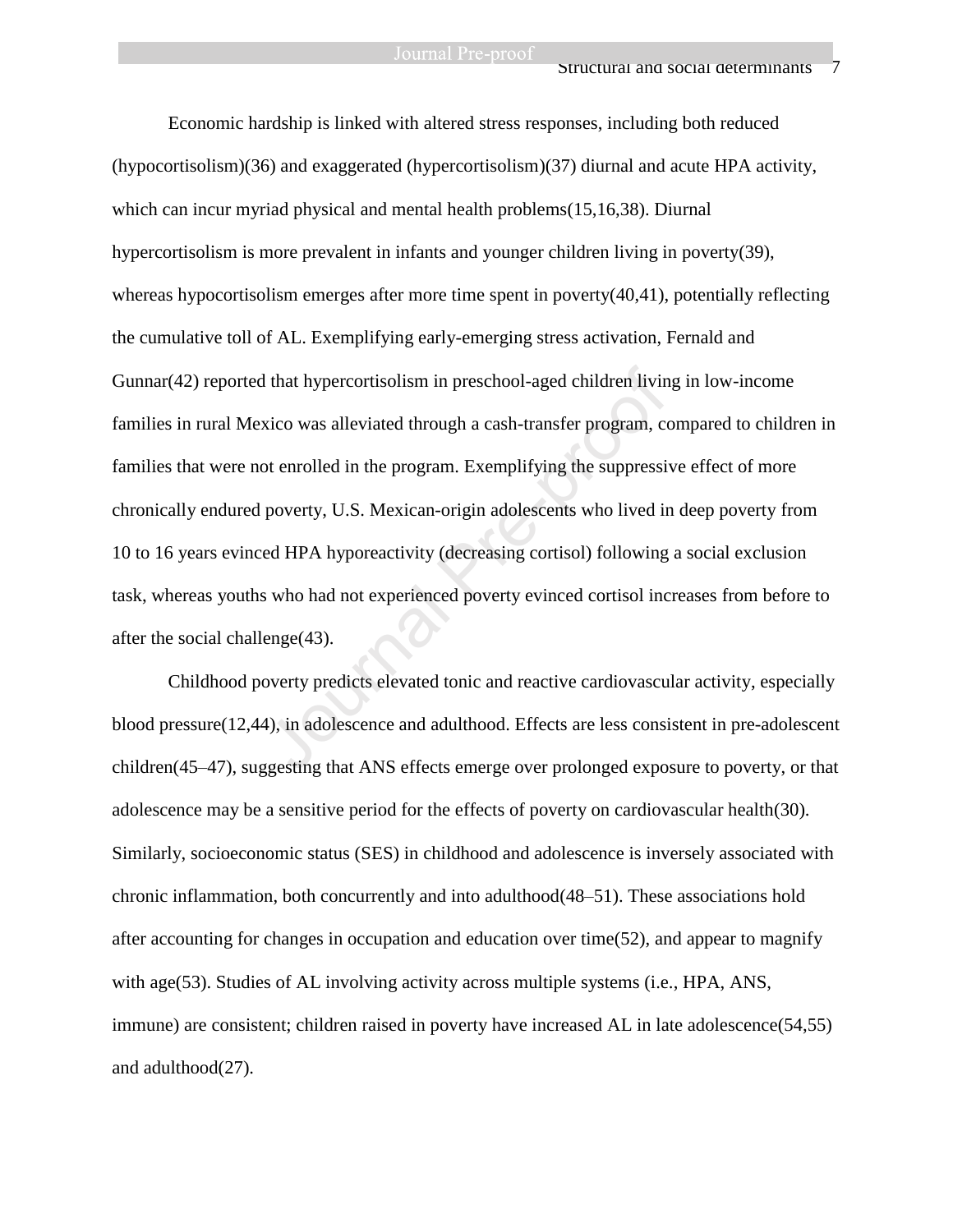Similarly to poverty, experiences of discrimination that target persons based on their nonmajority social status constitute severe and pervasive sources of social stress that affect numerous biological systems(56). Interpreting acute negative treatment as racial/ethnic discrimination evokes elevated anterior cingulate cortex (ACC) activity associated with emotion regulation in both Black adults in the U.S.(57) and Turkish adults in Germany(58), potentially reflective of stress and coping efforts. Experiencing more chronic racial discrimination predicts reduced total brain volume in Black youths with depression symptoms(59), disrupted white matter microstructure in Black women with trauma histories(60), and increased activation and connectivity of multiple regions involved in vigilance, arousal and emotion regulation in Black adults with trauma histories(61,62). Such findings reveal the cumulative toll of racial discrimination on brain health. volume in Black youths with depression symptoms(59)<br>
ie in Black women with trauma histories(60), and incre<br>
iple regions involved in vigilance, arousal and emotior<br>
istories(61,62). Such findings reveal the cumulative to

Numerous studies indicate that marginalized individuals evince flatter diurnal cortisol slopes, especially for those who have experienced more discrimination(23,63), manifested as both hypocortisolism(64,65) and hypercortisolism(66,67). Hypercortisolism also is evidenced by increased hair cortisol concentrations in adults who experienced more discrimination(68). Racial discrimination experiences in early adolescence, but not early adulthood, predicted diurnal hypocortisolism in Black adults 20 years later(69); pubertal maturation and identity formation processes may make early adolescence a particularly sensitive period for the neurotoxic effects of discrimination. Yet, Black mothers' experiences of discrimination predicted their infants' elevated acute cortisol reactivity at 12 months(70), indicating discrimination has effects across the lifespan, and again suggesting that stressful life contexts may initially increase HPA activity, before tonically suppressing it after chronic exposure.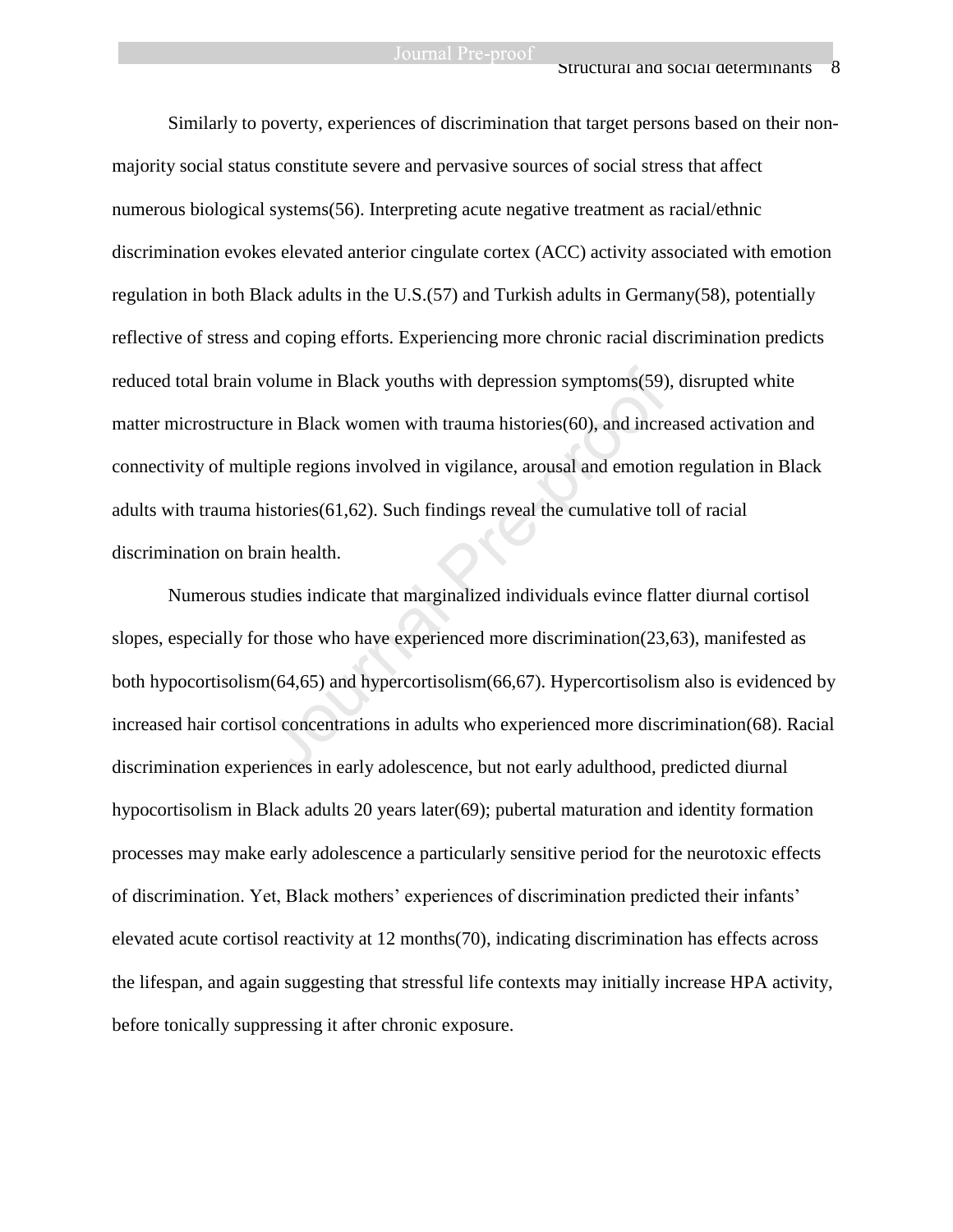### Structural and social determinants 9

Sexual and gender identity discrimination is associated with disrupted adrenocortical functioning in lesbian, gay, bisexual, transgender, and queer (LGBTQ+) youths and adults. Sexual or gender minority status disclosure may increase discrimination exposure(71), and being "out" was associated with elevated cortisol and distress(72,73). Conversely, those who are not "out" may perceive greater risk with disclosing(74). Unlike other marginalized identity characteristics, family members typically do not share the sexual or gender identity of LGBTQ+ individuals. Lack of family support predicted stronger HPA reactivity in LGB young adults(75). Identifying with multiple minoritized characteristics can carry biological burdens(23,76). LGBTQ+ Latinx young adults who experienced both heterosexist and racist discrimination were challenged in forming an integrated intersectional identity, which in turn predicted hypocortisolism(24). family support predicted stronger HPA reactivity in L<br>Itiple minoritized characteristics can carry biological b<br>ung adults who experienced both heterosexist and racis<br>ng an integrated intersectional identity, which in turn

Across adolescence and adulthood, discrimination is associated with activity of the cardiovascular and immune systems(49,56,77). As evidence of discrimination's cumulative impact, African American adults' experiences of discrimination predicted greater chronic inflammation only for those who also had experienced higher levels of discrimination 18 years earlier, in pre-adolescence(78). This "double-hit model" again indicates that early adolescence may be a susceptible period for the pernicious neurobiological effects of discrimination against core identity characteristics. Indeed, meta-analyses have shown that, from adolescence through late adulthood, chronic inflammation increased more in racially minoritized and impoverished versus majority and economically secure groups(53). Inflammatory markers also were elevated in LGBTQ+ individuals versus heterosexual and cisgender individuals(79), possibly exacerbated by lack of family support(80) and discrimination experiences for those who are "out"(81).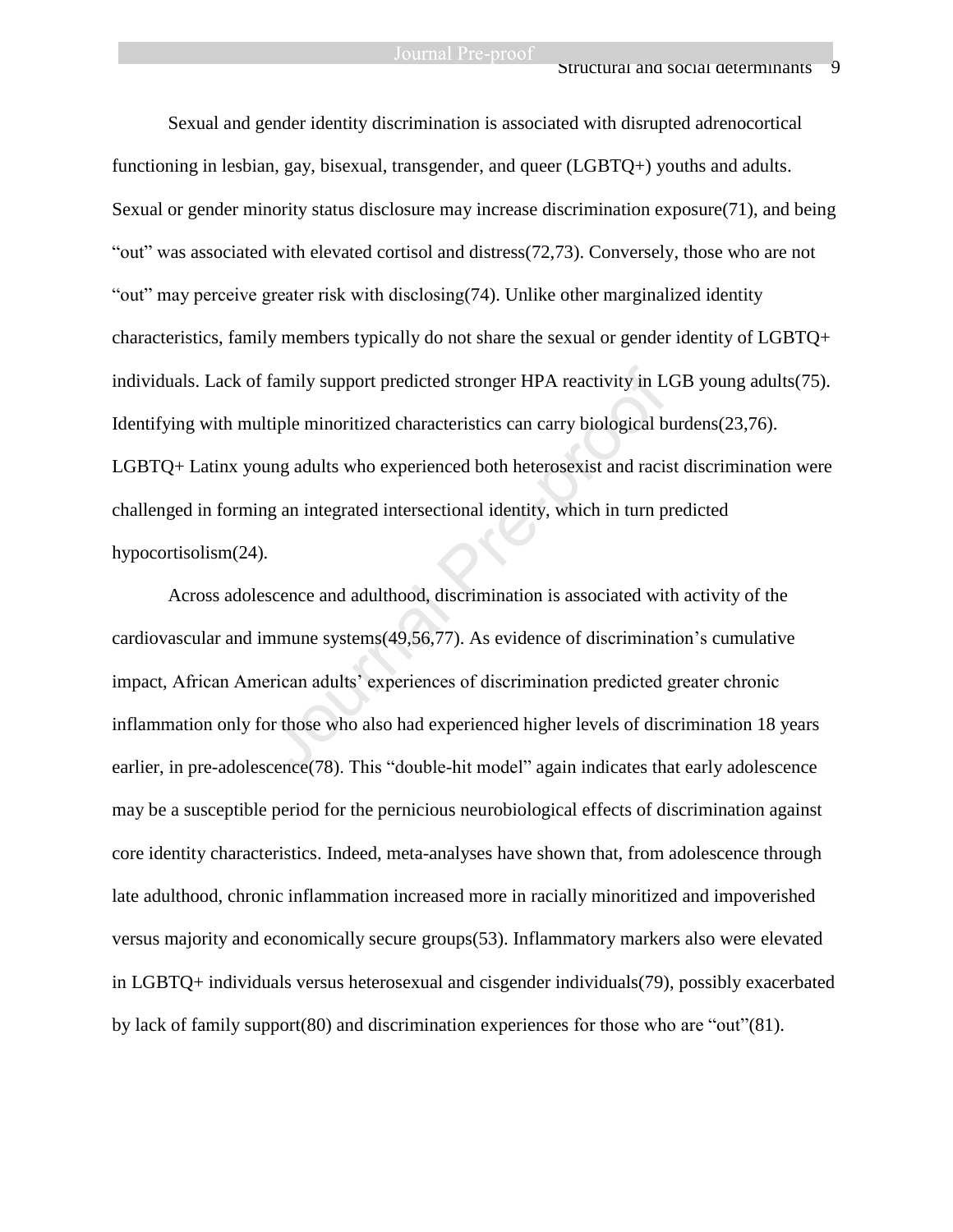Fewer studies have directly addressed links between structural determinants and neurobiology. Unequal prevalence of ethnic and racial minority groups across neighborhoods, often the intentional result of policy decisions pertaining to zoning, mortgages, and highway construction(7), during early adulthood predicted Black participants' reduced brain volume in middle adulthood(82), and was concurrently linked to increased inflammation and AL in adults(83). This latter finding was true for all racial/ethnic groups, over and above SES; hence, neighborhood segregation takes a biological toll on both advantaged majority group members and less advantaged and marginalized peoples. Structural racism quantified at the state level (e.g., racial differences in incarceration rates) predicted reduced hippocampal volume for Black and Latinx, but not White, pre-adolescents living in states with greater structural racial/ethnic stigma, independent of personal experiences of discrimination(84); a similar effect was noted for girls, but not boys, living in states with more structural gender stigma. Analogously, LGB young adults who had spent their adolescence living in counties and states that were more stigmatizing of LGBTQ+ people had hyporeactive cortisol responses to an acute stressor, relative to LGB individuals who had been raised in less stigmatizing environments(85). Similarly, beyond individual characteristics and state-level poverty, state-level structural racism predicted elevated prevalence of myocardial infarction for Black adults living in more versus less racist states; a weaker opposite tendency was noted for White adults(86). gation takes a biological toll on both advantaged major<br>and marginalized peoples. Structural racism quantifiec<br>ces in incarceration rates) predicted reduced hippocamy<br>White, pre-adolescents living in states with greater st

As noted previously, chronic structural stressors may suppress HPA axis activity, whereas acute structural stressors may have the opposite effect. We found that young adults in California evinced diurnal hypercortisolism immediately following the 2016 Pulse Nightclub Massacre in Florida, which gradually declined over the subsequent two months(87). This could be seen as indicative of peripheral biological impacts from structural determinants related to lax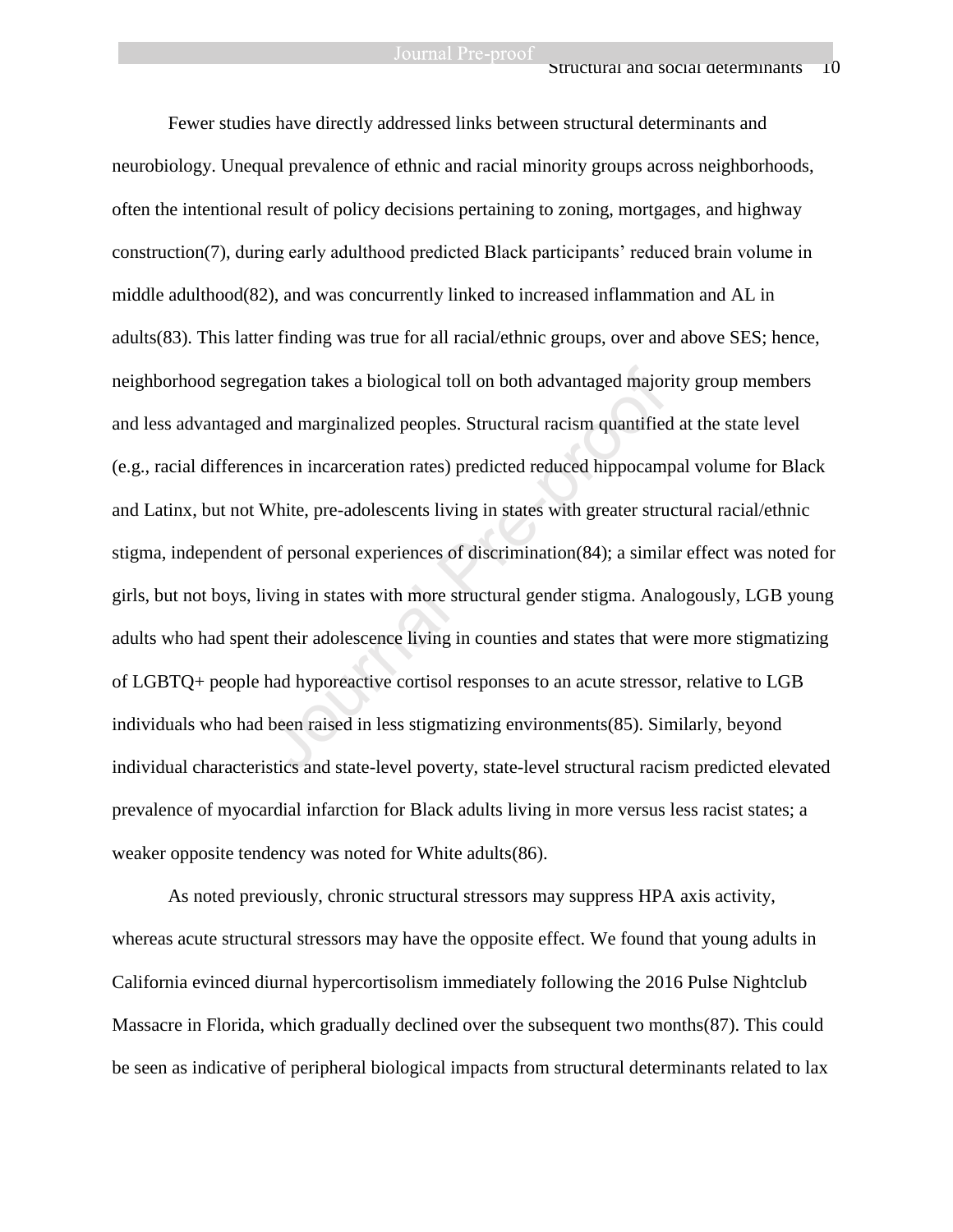#### Structural and social determinants 1

gun control laws and strong beliefs in gun ownership rights that contribute to the U.S. public health crisis of mass gun violence(88–90). This stress activation response was equally evident in those who shared or did not share identity characteristics with the majority of the 49 victims of the massacre (LGBTQ+, Latinx, male), paralleling evidence of elevated distress symptoms in the general Florida population following the massacre(91). Again, such findings suggest that structural inequities may undermine the well-being of all people, not only the marginalized peoples who are most directly disadvantaged by those inequities.

SES is a multifaceted construct that can demarcate exposure to various determinants (92), including where families live. Disparities between neighborhoods prospectively predict the prevalence of psychiatric disorders(93–96). Whether neighborhood-level measures should be considered structural or social determinants is debatable. Local crime rates, median household value and unemployment affect individuals' daily experiences, and are the products of municipal, state and national laws, policies and practices(7). Neighborhood characteristics have been associated with the neurobiology underlying mental health. Independent of family economic resources, living in neighborhoods with greater poverty, deterioration and crime during childhood(97,98) or adolescence(99–101) was associated with patterns of neural reactivity indicative of accelerated brain maturation and either dampened or sensitized neural reactivity in multiple brain regions that control behavior and emotion. For example, reduced inferior frontal gyrus (IFG) activation during a Go/No-Go task accounted for the association of greater neighborhood poverty and poorer response inhibition in children and adolescents(101). Considering peripheral effects, as with lower family SES, lower neighborhood SES was associated with diurnal hypocortisolism in adolescents(102). Neighborhood SES also is conflated with variation in exposure to pollutants that can have neurotoxic effects(103). Independent of st directly disadvantaged by those inequities.<br>tifaceted construct that can demarcate exposure to variable live. Disparities between neighborhoods prospect<br>iatric disorders(93–96). Whether neighborhood-level n<br>l or social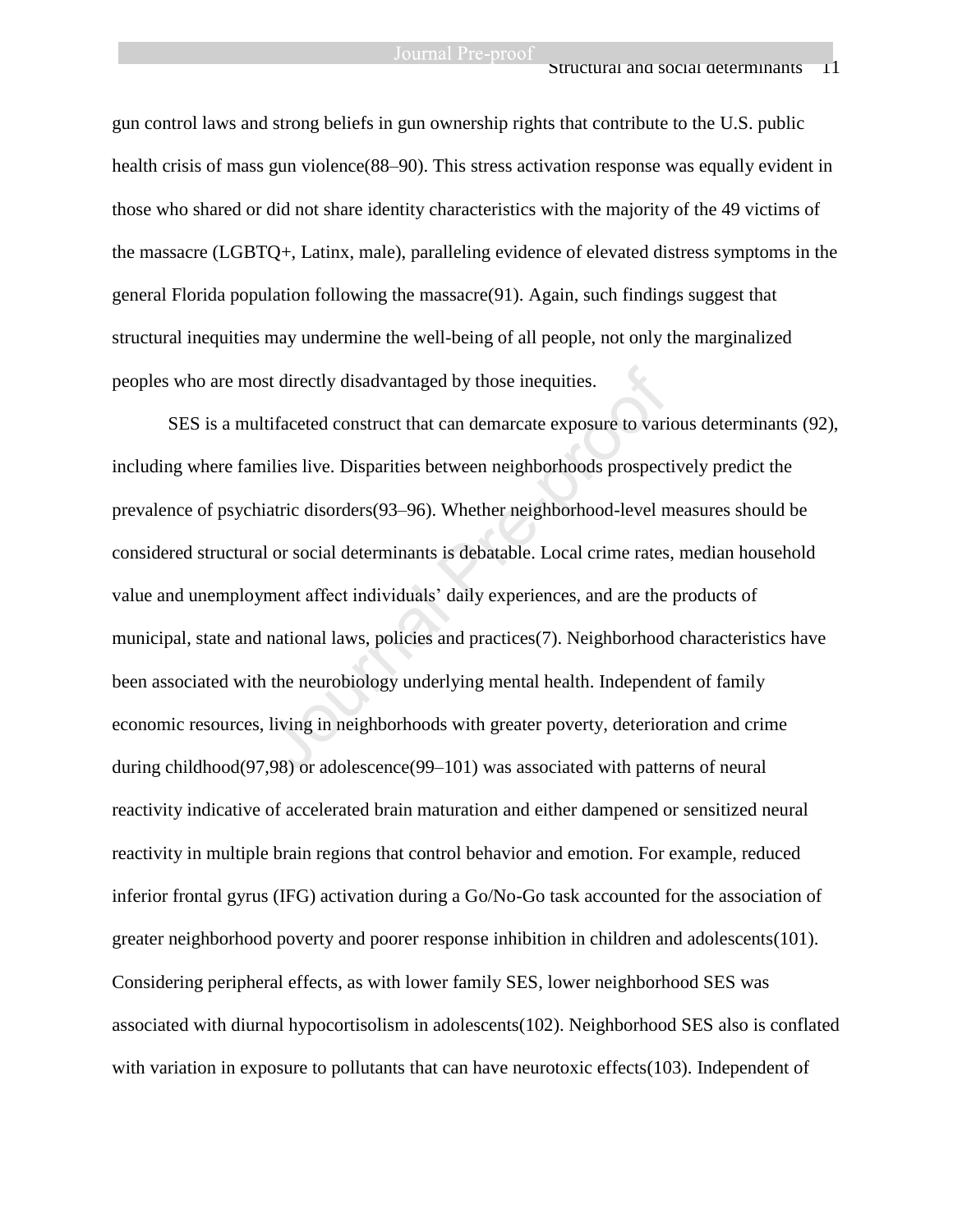family and neighborhood SES, greater neighborhood level exposure to air (e.g., fine articulate matter, PM2.5) and water (e.g., lead, arsenic) pollutants from 10 to 16 years predicted stronger sympathetic and weaker parasympathetic influence over ANS activity at 17 years in U.S. Mexican-origin adolescents, which could increase risk for myriad illnesses in adulthood(104). Hence, neighborhood economic disadvantage exposes developing neurobiological systems to multiple kinds of threats.

# *Social and structural determinants, neurobiology, and mental health*

Decades of research show that the central and peripheral systems impacted by structural and social determinants are intricately linked to mental health(2,5,23,105). Multiple neurobiological processes are theorized to function as mechanistic biomarkers, conveying structural and social determinants' effects on mental health(15,18,19,21,106). Evidence indicates that links between childhood adversities (e.g., family poverty) and later psychopathology are mediated through accelerated maturation of emotion processing via frontolimbic functional connectivity, and deficits in reward processing via functional connectivity of the salience network and amygdala(107). SES has consequences for family processes(92), and links between family SES and brain functioning and development are themselves mediated by effects of economic adversity on family functioning(108). The clinical implications of these effects on connectivity may be realized in transdiagnostic, symptom-relevant manifestations such as emotion dysregulation, attention inflexibility, and inefficiencies and biases in processing information. Considering other neurobiological mechanisms, diurnal hypercortisolism accounted for the association between heterosexist discrimination and elevated depressive symptoms in LGB young adults(109). Neurobiological mediation is not always evident, however. In U.S. Mexican-origin adolescents, greater exposure to social threats including discrimination and I determinants, neurobiology, and mental health<br>esearch show that the central and peripheral systems in<br>unts are intricately linked to mental health(2,5,23,105).<br>cesses are theorized to function as mechanistic biomark<br>dete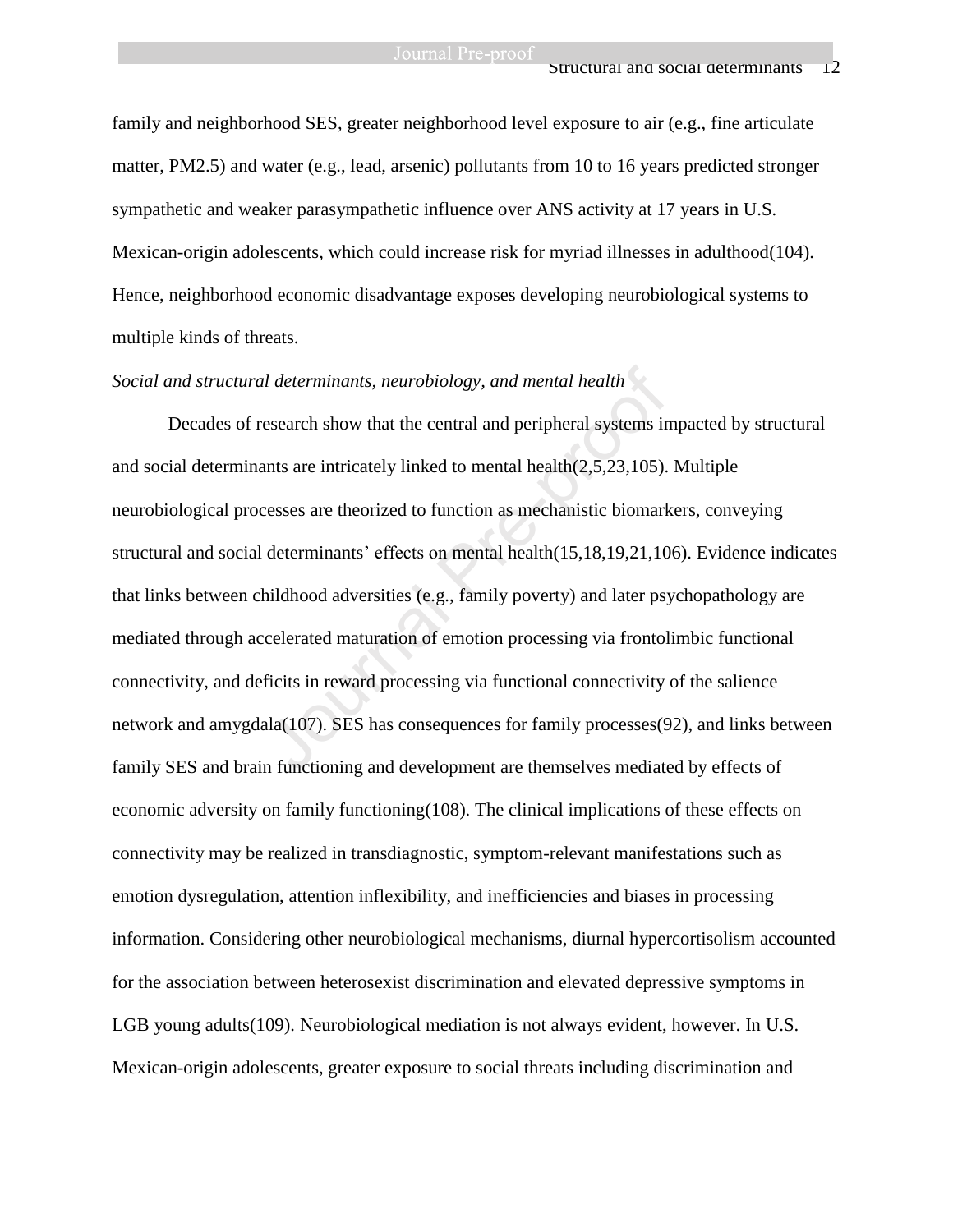crime predicted both internalizing problems and multi-system coupling of PFC and ANS reactivity to emotional faces, but multi-system coupling did not mediate links between these social determinants and mental health(110). Stronger down-regulatory coupling of increased PFC activity with less ANS reactivity may have been an adaptation to chronically threatening contexts that could carry longer-term risks to mental health in future(111).

Building on biopsychosocial models of mental health(112,113), researchers have begun to examine the combined or moderating roles of social and structural determinants and brain structure and function in adolescent mental health(114). U.S. Mexican-origin adolescents with larger hippocampal volumes showed more depressive symptoms when they experienced more neighborhood crime, but fewer symptoms when less exposed to crime(115). Neighborhood crime was unrelated to symptoms of adolescents with smaller hippocampal volumes, suggesting that larger hippocampi may potentiate the effects of these social determinants. In this same sample, greater neighborhood and school crime exposure also predicted elevated externalizing problems, but only for adolescents with reduced activity in the posterior cingulate cortex, temporoparietal junction, and amygdala when thinking about how another person's emotional cues made them feel, referred to as emotion introspection(116). Adolescents with weaker neural evidence of emotional awareness, potentially indicative of dampened engagement with others' emotional needs, appeared to be more affected by crime exposure. bined or moderating roles of social and structural determ<br>on in adolescent mental health(114). U.S. Mexican-orig<br>volumes showed more depressive symptoms when they<br>therefore showed more depressive symptoms when they<br>therefo

A moderated-mediation pattern involving the subgenual ACC, hostile environments, deviant behavior and family connection also has been found with these Mexican-origin youths(117). Experiencing high levels of hostility at school predicted stronger subgenual ACC activation to social exclusion, which in turn predicted more deviant behavior. As found for attribution of racial discrimination(57,58), the brain's processing of social exclusion may be a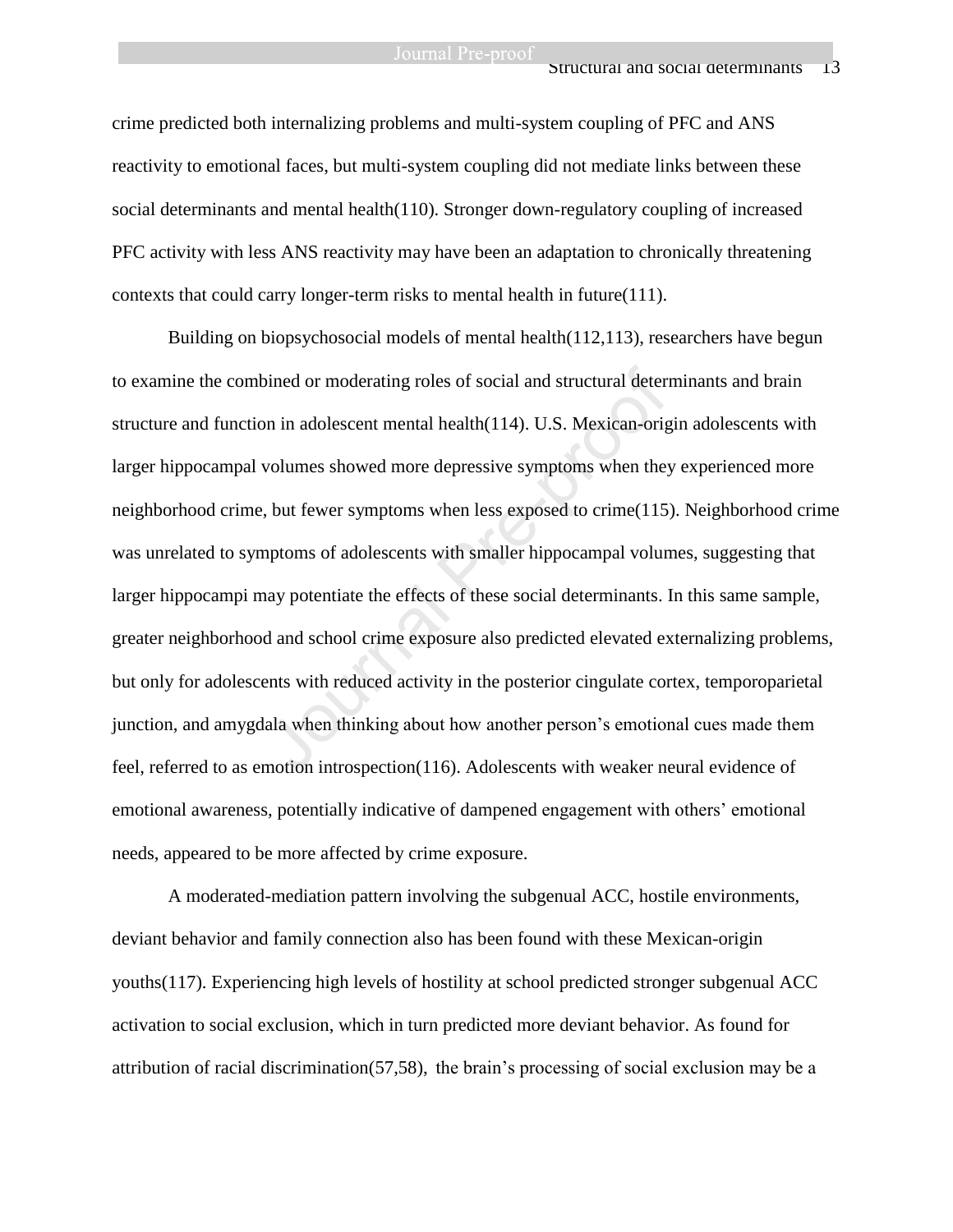#### Structural and social determinants 14

mechanism linking hostile experiences with deviant behavior, perhaps as the subgenual ACC becomes sensitized to social threat. This mediation effect was moderated, though. Adolescents who felt less family connection showed the most deviant behavior if they had high subgenual ACC reactivity to social exclusion, yet the least deviant behavior if subgenual ACC reactivity was low. Adolescents who felt more family connection were buffered from deviant behavior, regardless of their neural response to exclusion. Family connection functioned as a protective contextual factor, and could be a potential target for biologically-informed interventions. *Advancing the work on structural and social determinants: Challenges in the field*

Given the accumulating evidence for the pervasive and enduring effects of structural and social determinants on neurobiology and mental health, an immediate reaction could be to "do more, do better." Certainly more research is needed, and, we would argue, particularly more research on (a) how the effects of structural and social inequities on multiple neurobiological systems shape the course of mental health disparities across development, (b) what can be done to mitigate said effects of these inequities, and (c) how to reduce or remove the inequities themselves. Yet, this reaction may be too superficial, as there are challenges to reaching an effective understanding of social and structural determinants within biological psychiatry. These include representation of diversity within researchers and the populations they study, biological reductionism, and access to care and training. d could be a potential target for biologically-informed<br>on structural and social determinants: Challenges in t<br>cumulating evidence for the pervasive and enduring ef<br>on neurobiology and mental health, an immediate react<br>rta

There is a woeful lack of representation of diverse communities, and particularly of racially and ethnically minoritized and economically marginalized peoples, within biological psychiatry(118,119), owing at least in part to histories of structural oppression and exclusion(120,121). Yet, there is a corollary of working in a homogenous profession: Most who have been privileged enough to do this work are, themselves, the products of the same systemic,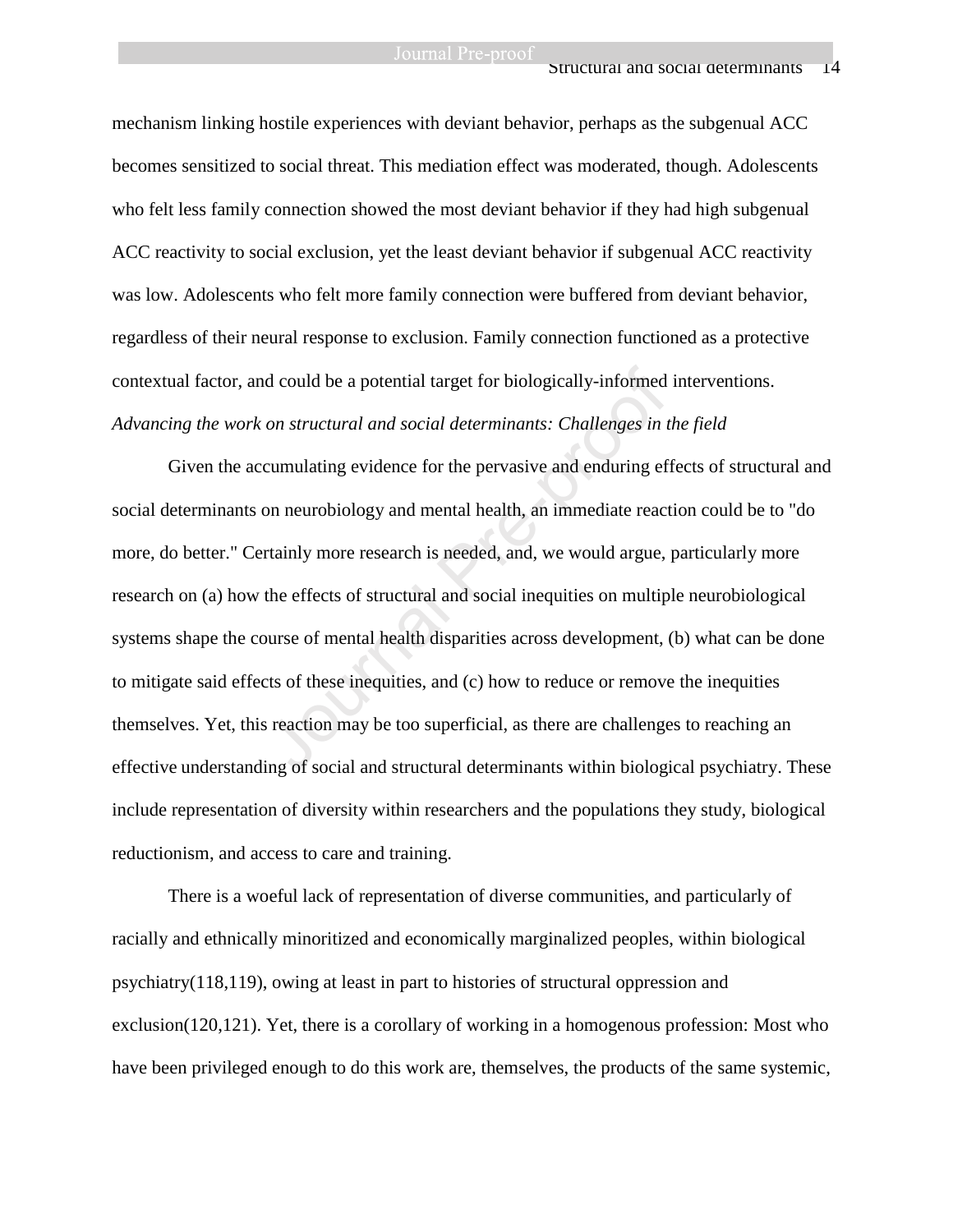structural, and social determinants that have excluded and harmed those who are underrepresented $(122,123)$ . The effects of being the beneficiaries of these determinants are, to be sure, quite different than the effects discussed previously, but they are likely to include unrecognized biases in the questions we ask, the approaches used to address those questions, the populations studied, what is prioritized in the data generated, the interpretations of those data, and the evaluation of others' research(124–126).

One such bias is that, in studying neurobiology, many assume they are studying things that are objective, measurable, and interpretable as having consistent and specific meaning. We must escape assumptions of universality and biological reductionism. The same size of a brain region, the same magnitude of an ERP component, the same level of a circulating hormone will not necessarily have the same implication for mental health when observed between individuals with very distinct life histories. While plausible that some neurobiological processes may be expected to unfold in a similar manner regardless of life history, it requires additional research with diverse populations to assess where such commonalities exist. is is that, in studying neurobiology, many assume they<br>easurable, and interpretable as having consistent and s<br>tions of universality and biological reductionism. The<br>gnitude of an ERP component, the same level of a circ<br>th

Psychiatric providers and services are limited and impacted (e.g., regional access, insurance constraints) particularly in communities ridden with structural and social challenges. Marginalized communities have learned to mistrust researchers due to an extensive history of scientific abuses(118,127) and failures to keep personally identifiable biological data protected(128). This limits the pool from which to recruit research participants in clinical settings. Both psychiatric clinicians and researchers need training in understanding issues pertaining to cultural and diversity competency.

*Actionable steps*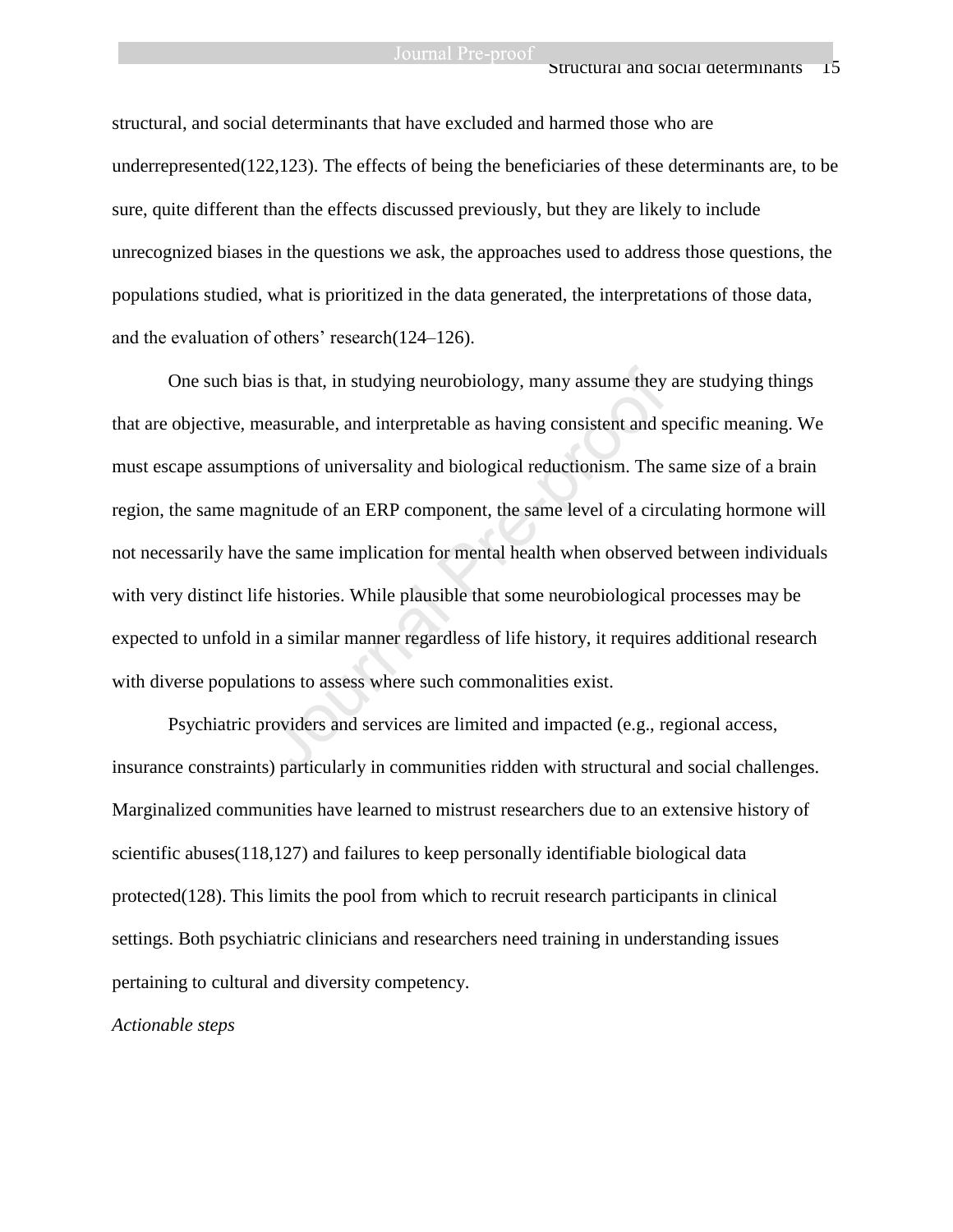*Diversify biological psychiatry.* The relatively scant empirical attention to structural and social determinants of neurobiology and mental health likely stems from limited diversity within the field of biological psychiatry(129). Most scientists have not come from marginalized, minoritized, or disadvantaged communities; consequently, they have not attended to the forces affecting those communities. Acknowledging that fact behooves the field to recruit, mentor, retain, and scaffold the success of researchers and scientist-practitioners who reflect the diverse populations with which the field should be engaging. This will require financial investments of fellowships and stipends to defray the high costs of education that individuals from economically marginalized backgrounds cannot be expected to shoulder, and also investments of time and effort for scientists from advantaged and majority positions to learn how to effectively mentor and scaffold people with different life experiences. Given their life experiences, this next generation of scientists may apply alternate theoretical frameworks, pose unasked questions, implement innovative approaches, achieve novel insights, and train future scientists differently. Compared to past and current scientific norms, such changes should be recognized as (at least) equally likely to be valid models of practicing biological psychiatry. ich the field should be engaging. This will require fina<br>ends to defray the high costs of education that individu<br>counds cannot be expected to shoulder, and also investr<br>irom advantaged and majority positions to learn how

A more diverse biological psychiatry would more effectively engage and work with diverse communities. Engaging in community partnerships through participatory action research and citizen science approaches could help biological psychiatry better identify the mental health issues of greatest relevance to a given community, and the research procedures that community is more likely to accept and support(130–132). Community partnerships could shift the field from deficits-based to strengths-based models of adaptation and resilience by recognizing and incorporating community-specific assets into our understanding of the multiple paths toward mental health and well-being across diverse populations. This also could help to strengthen the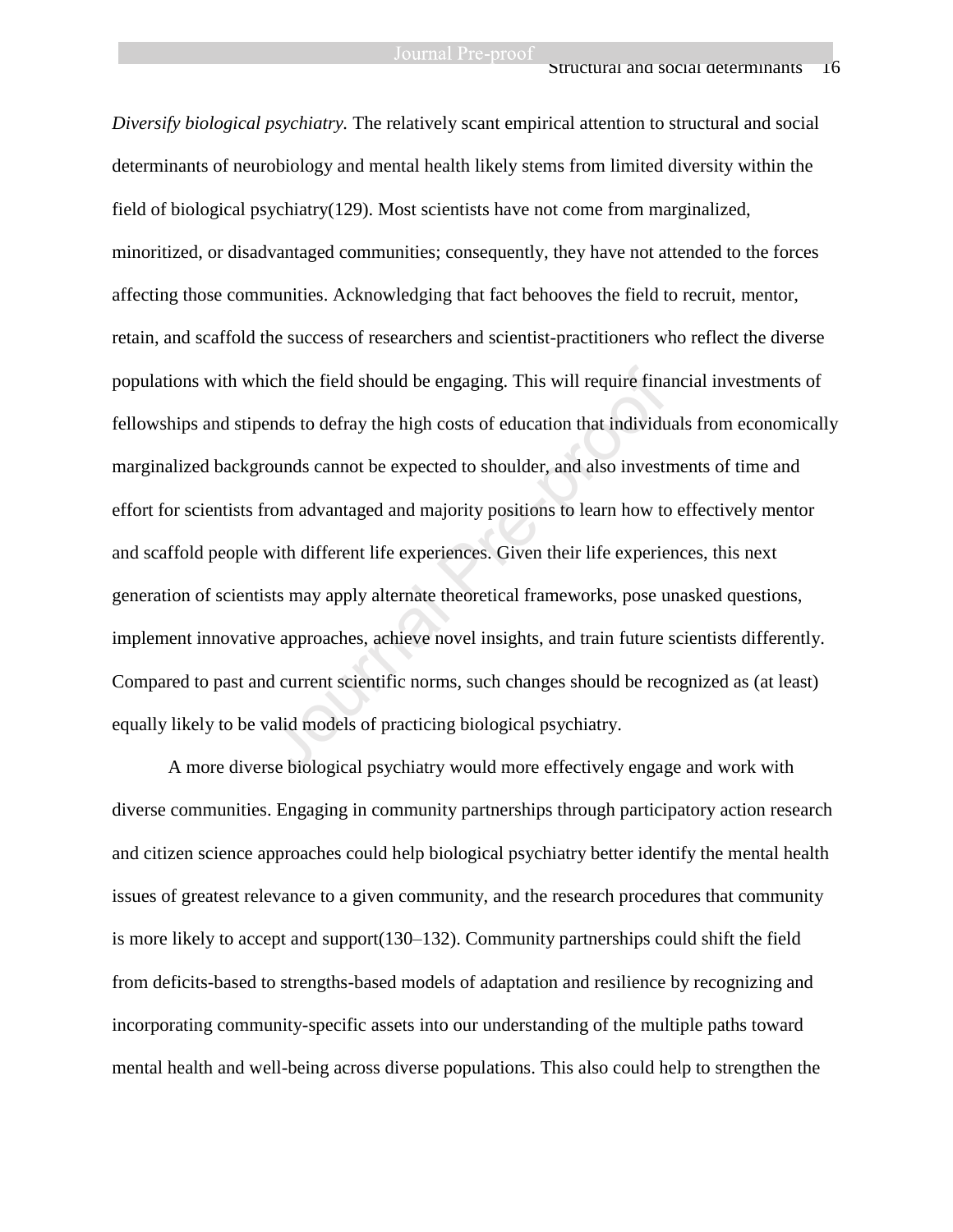pipeline for engaging the interests of young people from diverse communities in the pursuit of biological psychiatry as a profession.

*Integrate structural and social determinants into the biologically-informed practice of psychiatry.* Psychiatrists could be better supported to consider the roles of structural and social determinants of mental health when working with those living in disadvantaged contexts. The Diagnostic and Statistical Manual of Mental Disorders (DSM–5(133)), used to define, classify, and diagnose mental disorders in the U.S., has pending the DSM-5-Text Revision (DSM-5- TR(134)) which will incorporate the impacts of racism and discrimination into the diagnosis and manifestations of mental disorders. This is a step in the right direction given the evidence reviewed above. Diagnostic tools could incorporate the impacts of structural and social determinants on mental health, for example, by including a life stress interview approach in assessments. Psychiatric service-providers' ability to better account for the life experiences of diverse clients, and what these may mean for their neurobiological adaptations to context, should contribute to more effectively person-centered care. For example, psychotherapy is less effective for Black youth living in more racist communities(135); more research, informed by models of structural and social determinants of mental health, is needed to develop adequate health practices for this underserved population. I disorders in the U.S., has pending the DSM-5-Text Re<br>I incorporate the impacts of racism and discrimination<br>ental disorders. This is a step in the right direction give<br>gnostic tools could incorporate the impacts of struc

Psychiatric assessment and diagnosis may be further aided by including biological assays of peripheral markers indicative of exposures to structural and social determinants of mental health. For example, testing blood for toxin exposure that can result in psychiatric symptom-like behaviors, such as lead or mercury $(136)$ , would be straightforward. More "big data" research with large samples of participants from diverse communities will be needed to confirm for whom specific neural and peripheral biomarkers of exposures to adversity actually do confer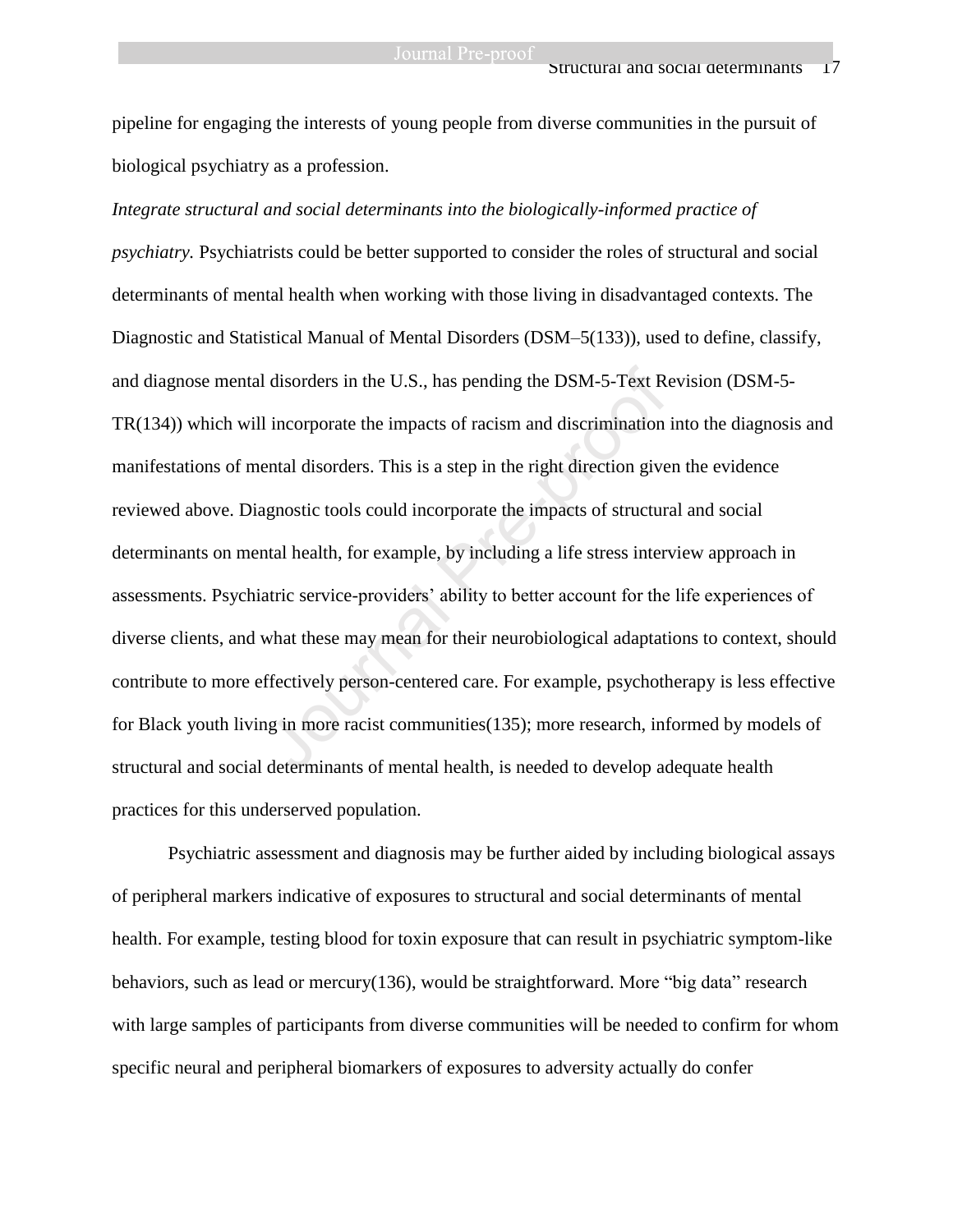#### Structural and social determinants 18

susceptibility to mental health problems. From such efforts, physiological tests of hormones, cytokines and other biomarkers that can be assessed from minimally invasive biospecimens may also become informative components of community-appropriate assessments.

Preventive approaches to reduce suffering from mental disorders and promote good mental health must acknowledge that early-life periods constitute particularly key windows in which to apply prevention strategies(137). Implementing appropriate and valid screening measures, including assessments of contextual influences, in community settings frequented by all youth, such as schools, would reach those constituencies with less access to primary care. Prevention and intervention strategies must be designed with structural and social determinants in mind, and then evaluated for evidence of efficacy and effectiveness.

*Translate research into structural and social action.* Standard interventions for individuals' mental health problems typically treat the symptoms rather than the root causes of problems. Identifying and understanding neurobiological mechanisms by which adversity, classism, sexism, heterosexism, transphobia and racism contribute to mental health disparities(23) is necessary for developing systems-level interventions to disrupt these fundamental structural and social causes of disease at both individual and community levels(14,138). Bolstering antidiscrimination policies may help dismantle barriers to access to housing, employment, education and fair treatment among economic, ethnic, racial, sexual, and gender minorities. More inclusive laws, policies and practices support healthier brain and peripheral physiological development(84,85), which in turn promote better mental and physical health. assessments of contextual influences, in community se<br>hools, would reach those constituencies with less acces<br>vention strategies must be designed with structural and<br>aluated for evidence of efficacy and effectiveness.<br>*nto* 

Examples of such laws and policies exist, but often are not upheld, and governments need to be held accountable in exercising these protective measures(139). This extends to violence prevention and gun control legislation, social safety net programs, natural disaster emergency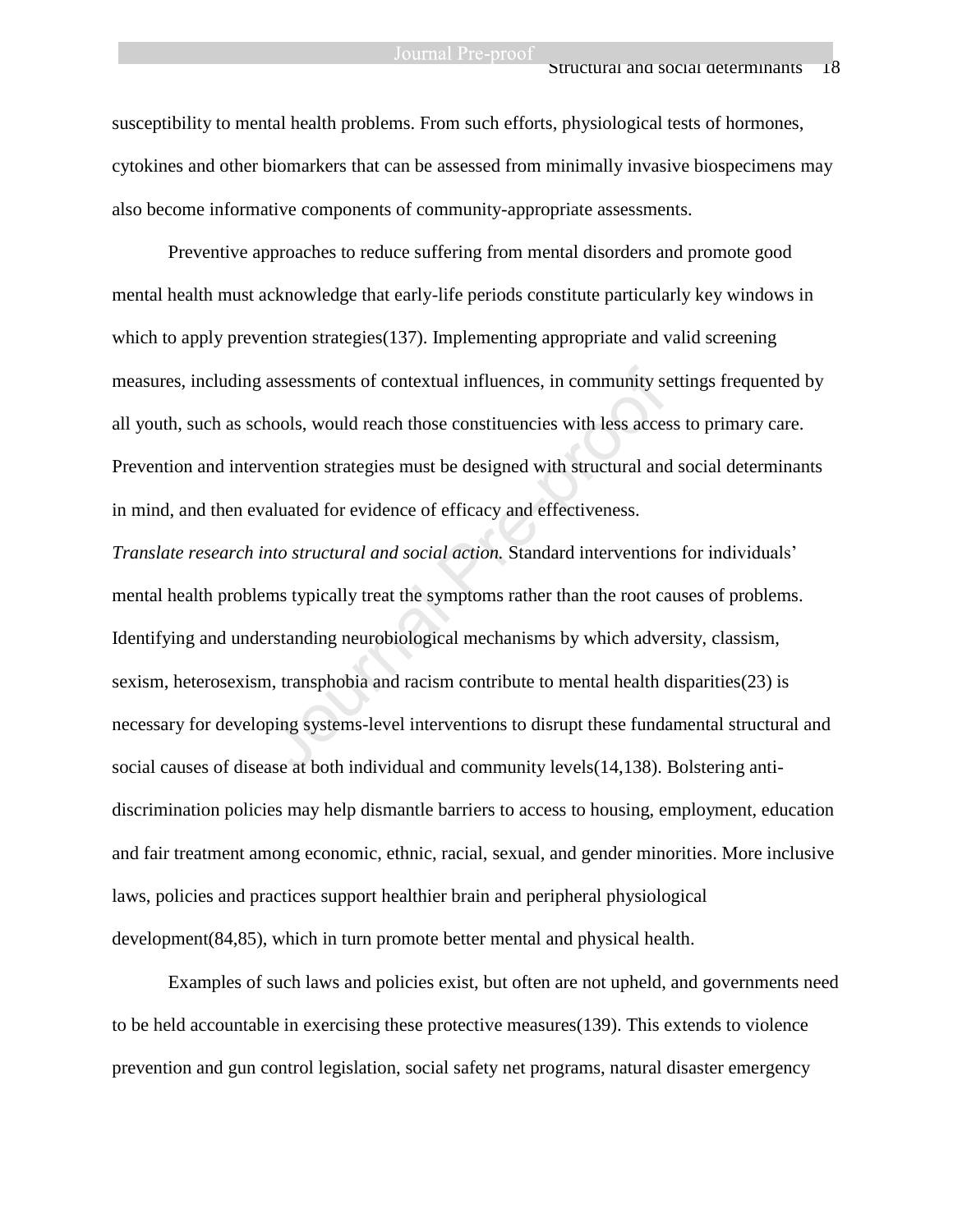response programs, and pollution control efforts, all of which disproportionately adversely affect marginalized and minoritized communities(87,140–143). Simultaneously, new legislation being enacted in many jurisdictions that further marginalize already vulnerable populations, such as denying gender-affirming health care to transgender minors(144) or restricting school curricula from addressing the topic of structural and social determinants(145), are themselves imposing new structural inequities. Knowing the profound effects of structural and social determinants of mental health behooves psychiatric scientists and practitioners to become social and political advocates for positive change to improve the life contexts of those we study and treat. *Globalize biological psychiatry.* Internationalizing basic research, translational efforts, and social policy changes should be a priority. Mental health research involving neurobiology is being conducted in low- and middle-income countries (LMICs)(146,147), yet it remains the case that biological psychiatrists overwhelmingly pursue their science in high-income countries. The majority of the world lives in LMICs, and they too are subject to structural and social determinants of neurobiology and mental health. There are mutual, bidirectional benefits to rectifying this disparity in empirical work across the global population. For example, increasing investment in the necessary physical and personnel infrastructure (equipment and training) for scientists and practitioners in LMICs to pursue biological psychiatry would advance theory, research, and practice with diverse cultures and communities, and would bring more diverse perspectives and approaches into scientific endeavors. The Fogarty International Center at the National Institutes of Health provides one example of how infrastructure and research grants can be targeted toward scientific capacity-building within LMICs. ves psychiatric scientists and practitioners to become s<br>ve change to improve the life contexts of those we stud<br>l psychiatry. Internationalizing basic research, translati-<br>ld be a priority. Mental health research involvin

More work remains to validate biological and psychiatric constructs across cultures and countries. The International Classification of Diseases (ICD-11)(148) is widely-used in Europe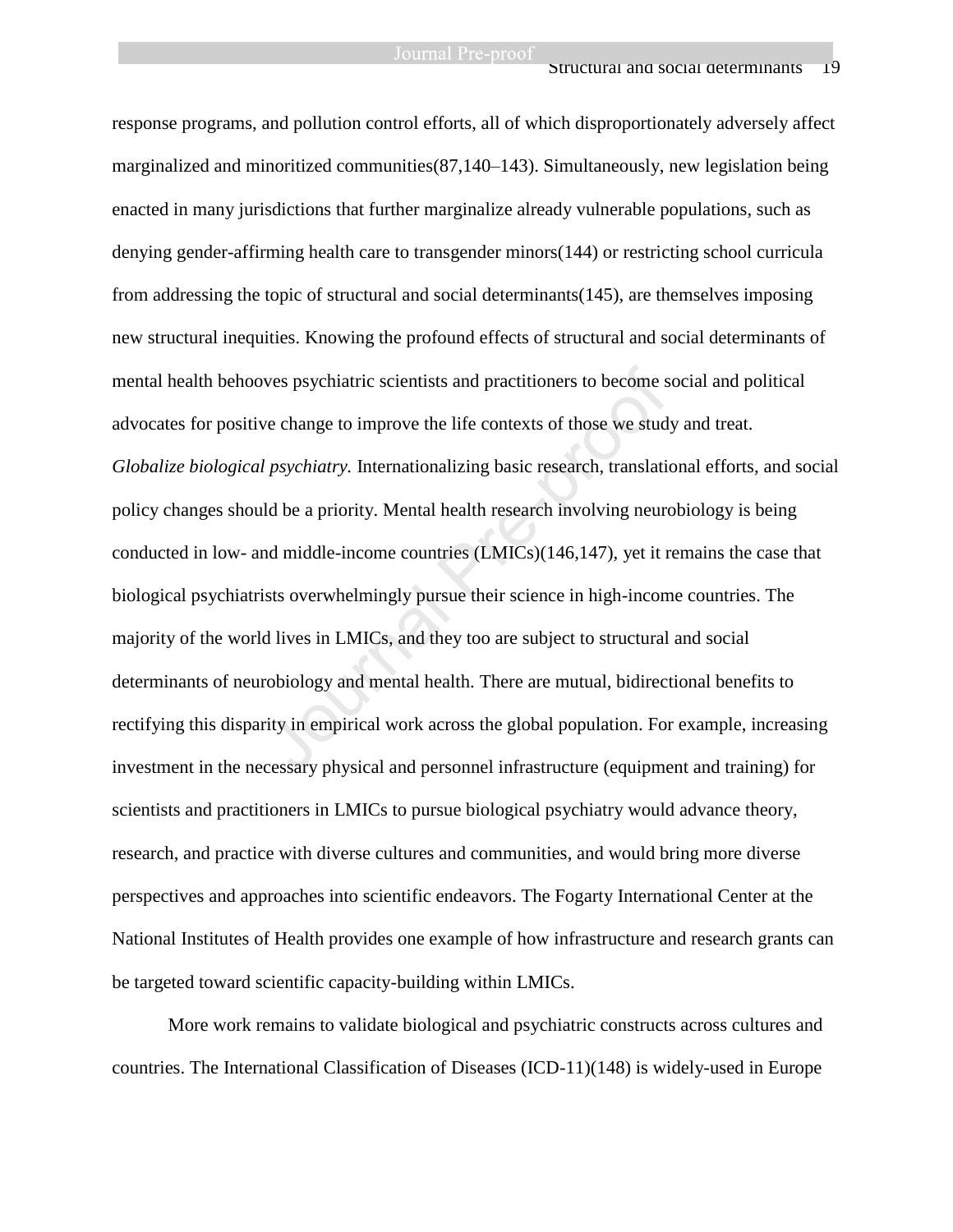and across the globe. Working to bridge future revisions of the DSM-5-TR and ICD-11 with globally-informed understandings of structural and social determinants of mental health could advance the training of clinicians and researchers by, for example, recognizing variations in the relevant criteria for diagnoses within different cultures and communities, and across the lifespan.

Globally, countries with steeper income gradients (more wealthy and more impoverished members, relative to fewer middle-income members) have overall worse health across the economic spectrum, compared to countries with less economic disparity(149,150). Even while acknowledging that marginalized and disempowered members suffer the most, living in a country with greater structural and social inequity is unhealthy for everyone in that country, paralleling research on the biological tolls of structural and social inequities(83,87). Translating biological psychiatry into advocacy for reducing collective stress stemming from economic and other disparities could promote better global mental health and well-being. compared to countries with less economic disparity(14<br>marginalized and disempowered members suffer the m<br>structural and social inequity is unhealthy for everyon<br>on the biological tolls of structural and social inequitie<br>y

#### *Conclusion*

The increasing empirical attention from biological psychiatry to structural and social determinants is revealing that they have pervasive and life-long impacts on the brain and other neurobiological systems, with profound consequences for mental health. More research on these processes clearly is needed, and particularly for structural determinants, to advance both the science and the practice of biological psychiatry. Doing this work well will require creative thinking and novel approaches from scientists who have experience and understanding of these structural and social determinants, and competence at building effective research partnerships with communities who have been disadvantaged by structural and social inequities. Building diversity within biological psychiatry and allied disciplines by involving more people who identify as members of marginalized racial, ethnic, gender, sexual and economic groups will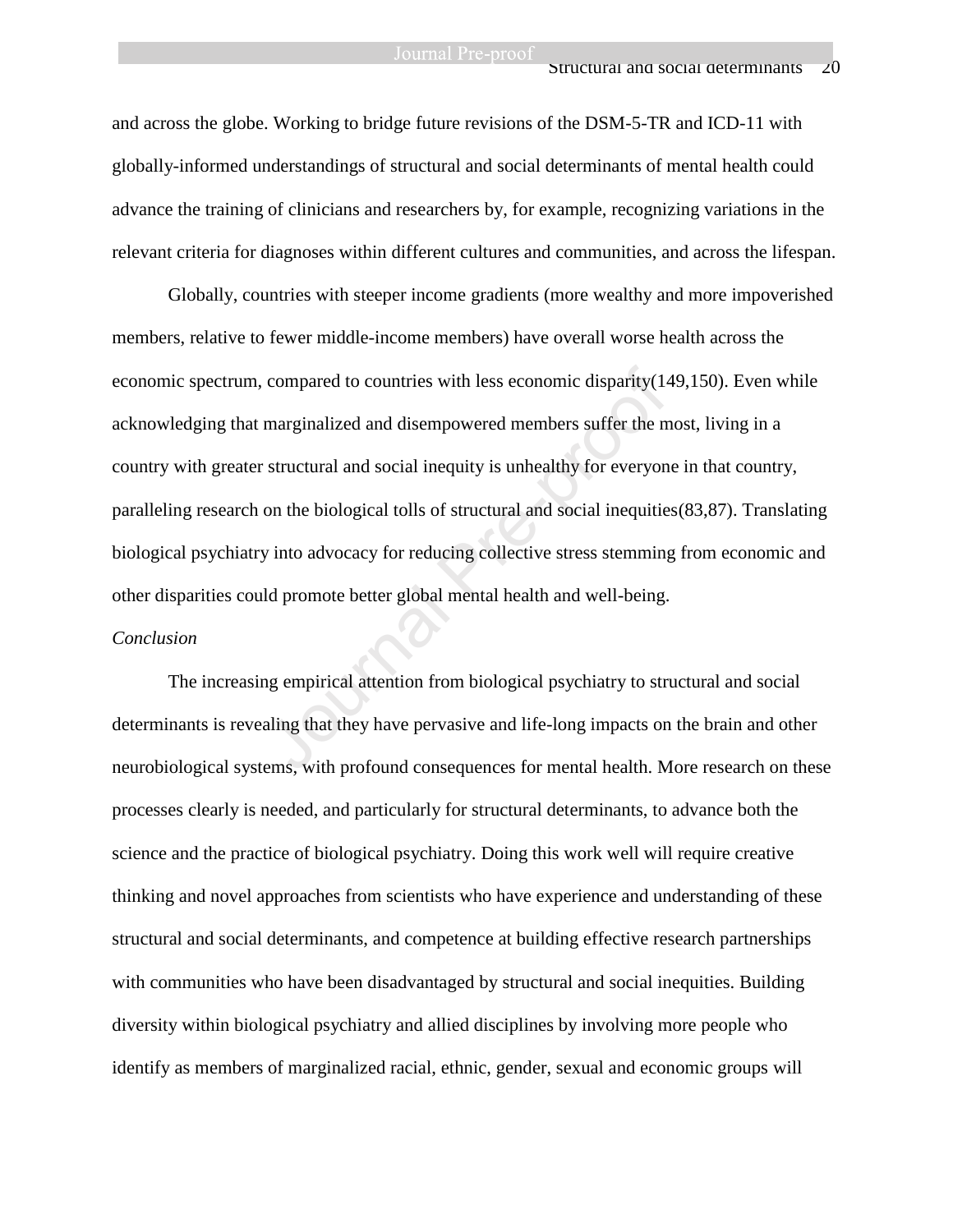#### Structural and social determinants 21

require intentional efforts for culture change within the field. Although diversifying the ranks of scientists serves to increase scientific innovation, the work of scientists from underrepresented backgrounds is systematically devalued(126), contributing to their greater likelihood of leaving academia(129,131). To better promote national and global well-being, we need more research on the structural and social determinants of neurobiology and mental health, by the people who are best positioned to engage effectively with this challenging work.

Outra President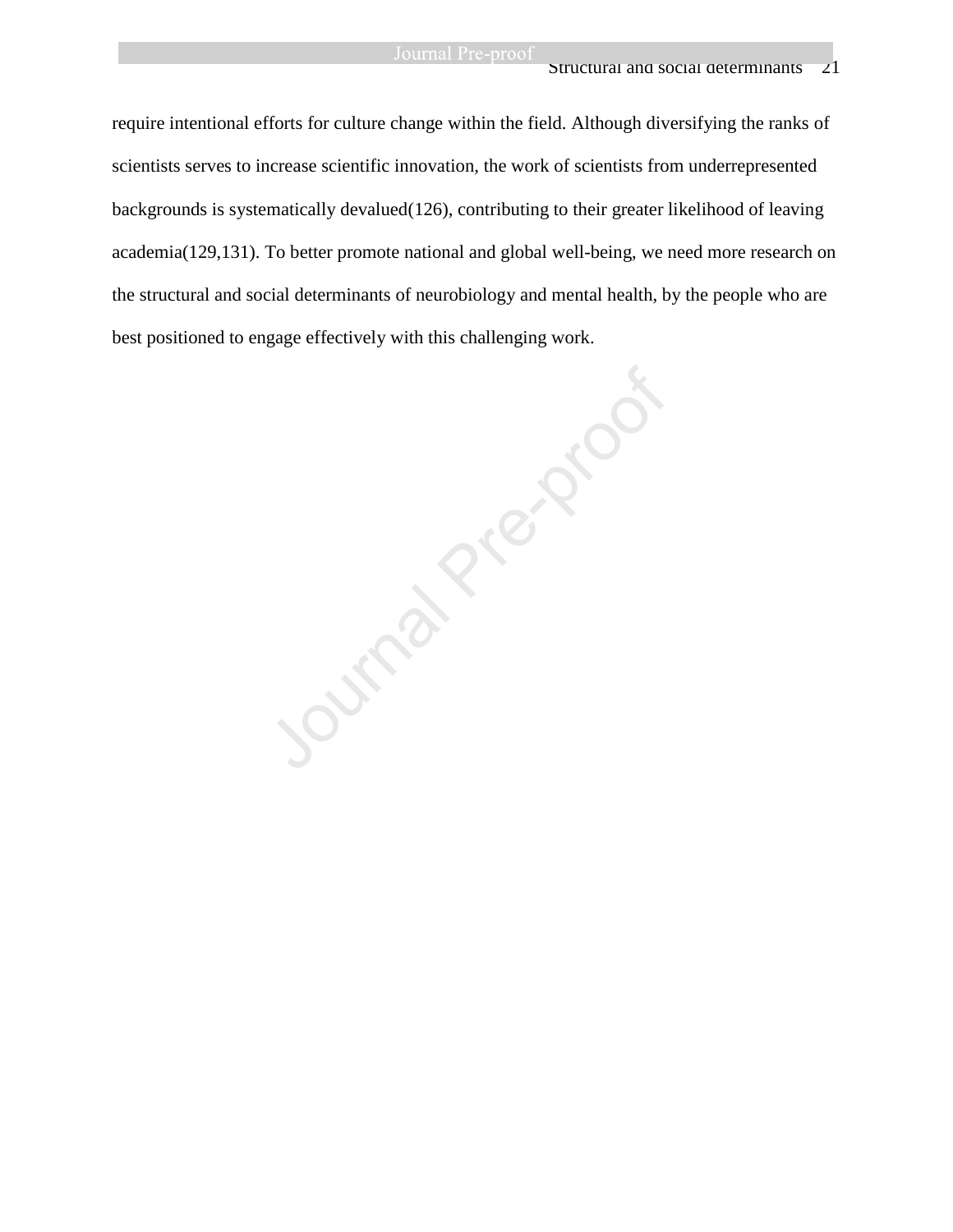# Acknowledgements

The authors would like to thank Ms. Enya Daang for assistance preparing the manuscript.

## Disclosures

The authors report no biomedical financial interests or potential conflicts of interest.

Journal Pre-proof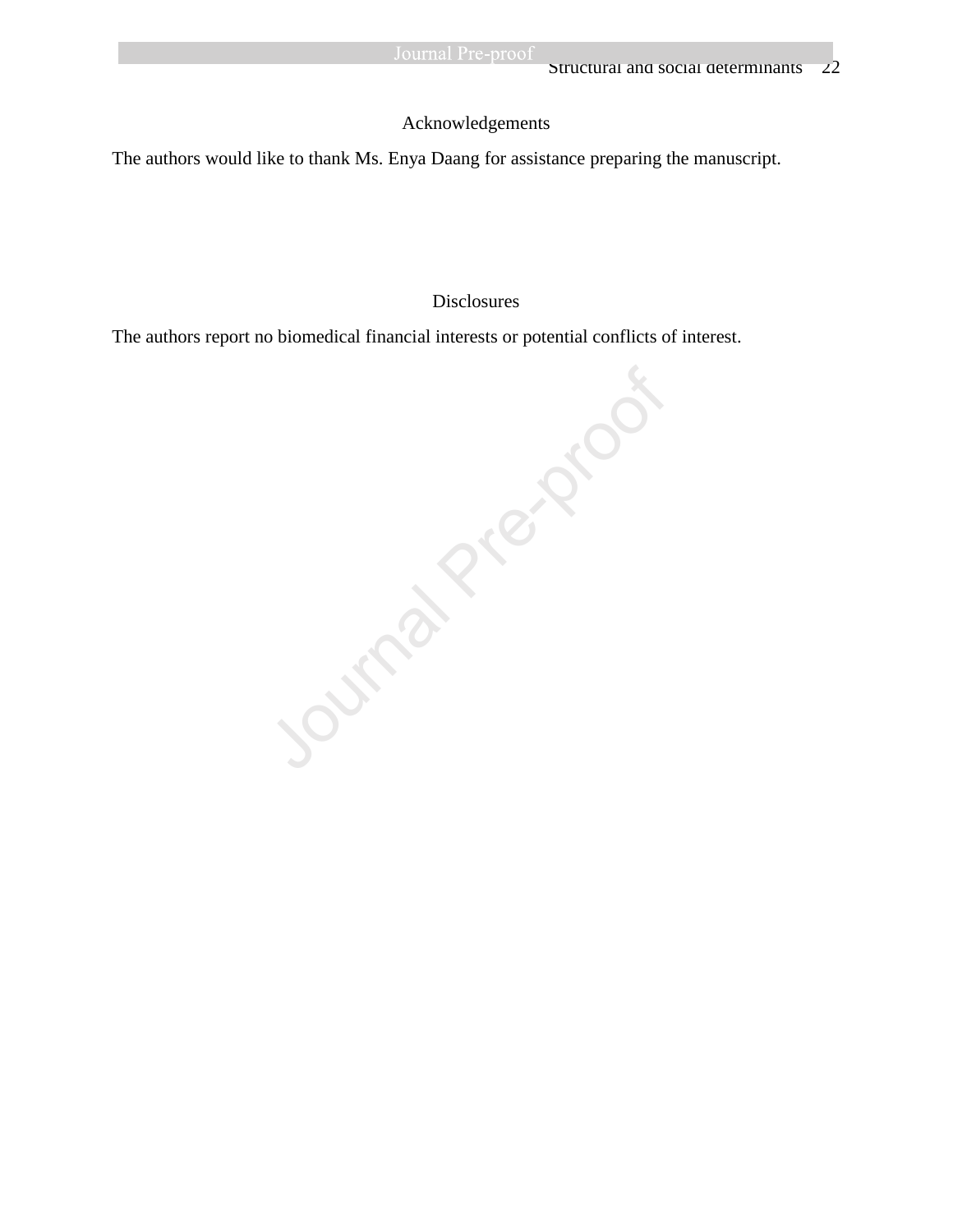#### References

- 1. American Psychiatric Association (2017): Disparities in mental health status and mental health care. Retrieved May 10, 2022, from https://www.apa.org/advocacy/health-disparities/health-carereform
- 2. Shim R, Koplan C, Langheim FJP, Manseau MW, Powers RA, Compton MT (2014): The social determinants of mental health: An overview and call to action. *Psychiatric Annals* 44: 22–26.
- 3. Bradley RH, Corwyn RF (2002): Socioeconomic status and child development. *Annual Review of Psychology* 53: 371–399.
- 4. World Health Organization (WHO) (2014): *Social Determinants of Mental Health*. Geneva: World Health Organization, pp 1–54.
- 5. Harnett NG (2020): Neurobiological consequences of racial disparities and environmental risks: A critical gap in understanding psychiatric disorders. *Neuropsychopharmacol* 45: 1247–1250.
- 6. Hertzman C, Boyce T (2010): How experience gets under the skin to create gradients in developmental health. *Annual Review of Public Health* 31: 329–347.
- 7. National Academies of Sciences, Engineering, and Medicine (2017): *Communities in Action: Pathways to Health Equity*. Washington, D.C.: National Academies Press. https://doi.org/10.17226/24624 RF (2002): Socioeconomic status and child development. 7<br>3: 371–399.<br>1ization (WHO) (2014): Social Determinants of Mental Heal<br>1ization, pp 1–54.<br>Neurobiological consequences of racial disparities and env<br>1. Meurobiologica
- 8. Robert Wood Johnson Foundation (RWJF) (2010): *A New Way to Talk about the Social Determinants of Health*. New York, NY: Robert Wood Johnson Foundation.
- 9. World Health Organization (WHO) (2008): *Closing the Gap in a Generation: Health Equity through Action on the Social Determinants of Health*. Geneva: World Health Organization, pp 1–40.
- 10. Campion J, Bhugra D, Bailey S, Marmot M (2013): Inequality and mental disorders: Opportunities for action. *The Lancet* 382: 183–184.
- 11. Ramsay SE, Morris RW, Whincup PH, Subramanian SV, Papacosta AO, Lennon LT, Wannamethee SG (2015): The influence of neighbourhood-level socioeconomic deprivation on cardiovascular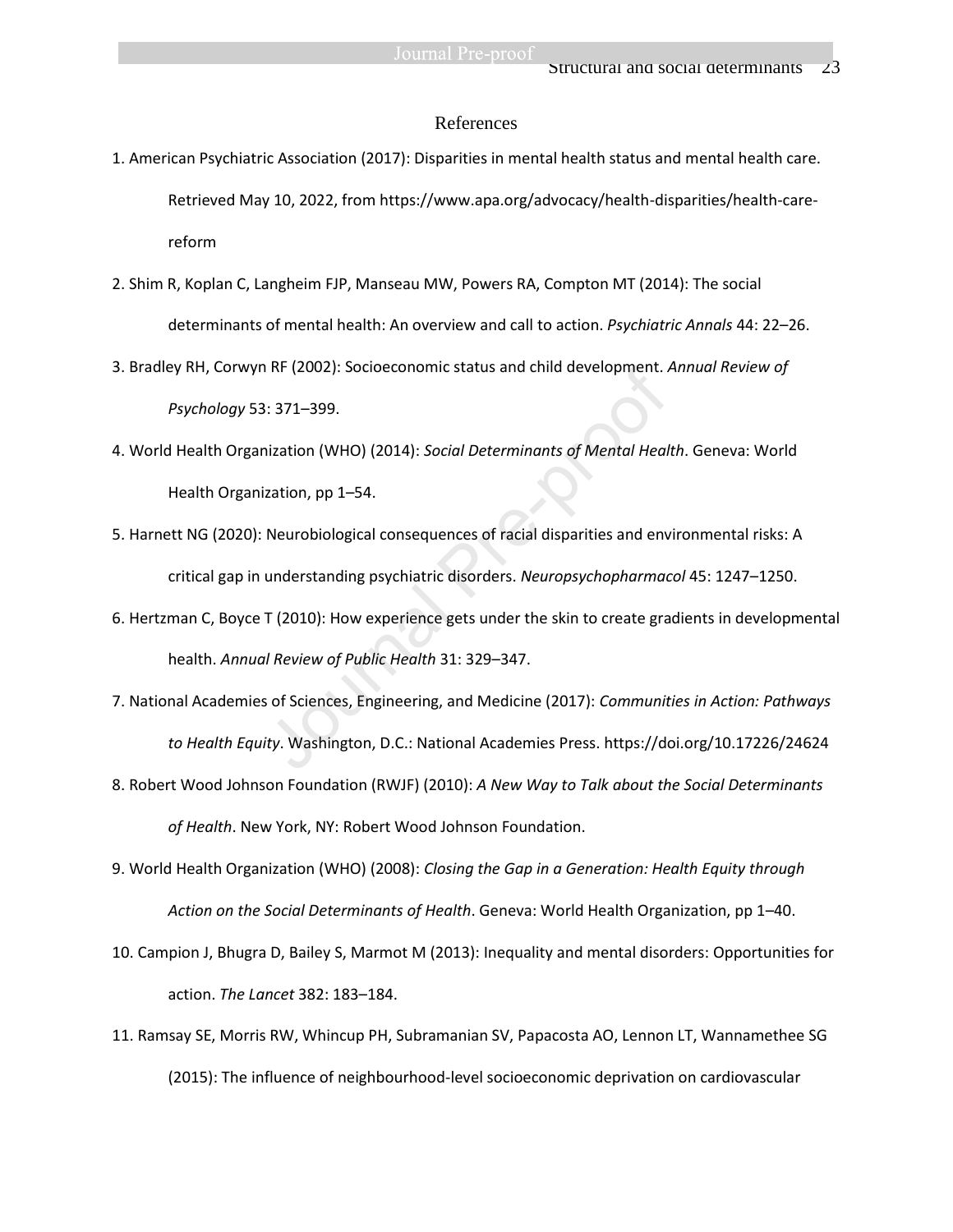disease mortality in older age: Longitudinal multilevel analyses from a cohort of older British men. *J Epidemiol Community Health* 69: 1224–1231.

- 12. Ziol-Guest KM, Duncan GJ, Kalil A, Boyce WT (2012): Early childhood poverty, immune-mediated disease processes, and adult productivity. *Proceedings of the National Academy of Sciences* 109: S17289–S17293.
- 13. Hatzenbuehler ML, Link BG (2014): Introduction to the special issue on structural stigma and health. *Social Science & Medicine* 103: 1–6.
- 14. Hatzenbuehler ML, Phelan JC, Link BG (2013): Stigma as a fundamental cause of population health inequalities. *Am J Public Health* 103: 813–821.
- 15. McEwen BS (1998): Stress, adaptation, and disease: Allostasis and allostatic load. *Annals of the New York Academy of Sciences* 840: 33–44.
- 16. McEwen BS, Stellar E (1993): Stress and the individual: Mechanisms leading to disease. *Archives of Internal Medicine* 153: 2093–2101. & Medicine 103: 1–6.<br>
, Phelan JC, Link BG (2013): Stigma as a fundamental cause<br>
Am J Public Health 103: 813–821.<br>
): Stress, adaptation, and disease: Allostasis and allostatic let of Sciences 840: 33–44.<br>
Ir E (1993): St
- 17. Sterling P, Eyer J (1988): Allostasis: A new paradigm to explain arousal pathology. In: Fisher S, Reason J, editors. *Handbook of Life Stress, Cognition and Health*. Oxford: Wiley, pp 629–649.
- 18. Levine S (2005): Developmental determinants of sensitivity and resistance to stress.

*Psychoneuroendocrinology* 30: 939–946.

- 19. Hostinar CE, Swartz JR, Alen NV, Guyer AE, Hastings PD (2021): The role of stress phenotypes in understanding childhood adversity as a transdiagnostic risk factor for psychopathology. *Journal of Abnormal Psychology*. https://doi.org/10.1037/abn0000619
- 20. Meyer IH (2003): Prejudice, social stress, and mental health in lesbian, gay, and bisexual populations: Conceptual issues and research evidence. *Psychological Bulletin* 129: 674–697.
- 21. Myers HF (2009): Ethnicity- and socio-economic status-related stresses in context: An integrative review and conceptual model. *J Behav Med* 32: 9–19.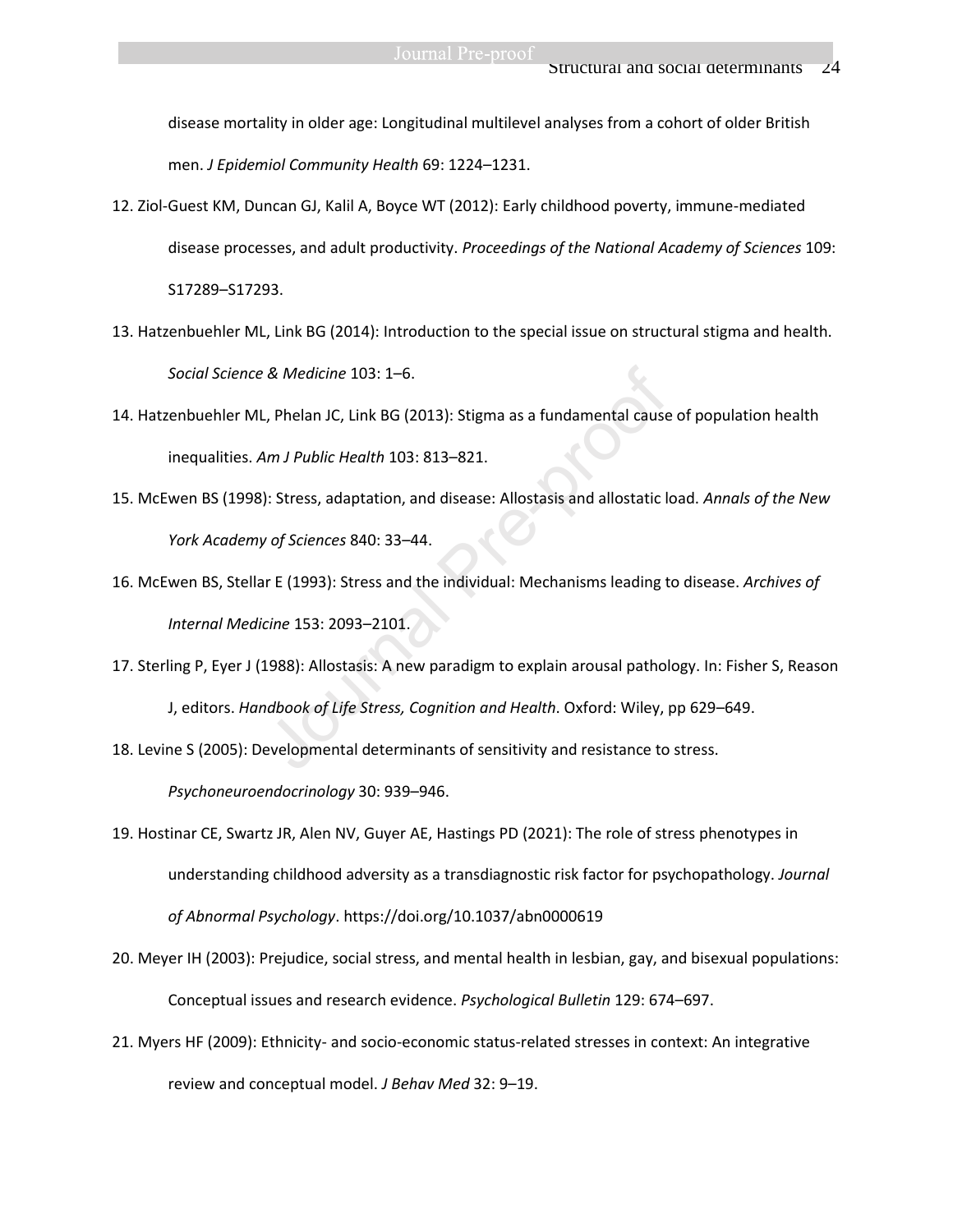- 22. Crenshaw K (1989): Demarginalizing the intersection of race and sex: A Black feminist critique of antidiscrimination doctrine, feminist theory and antiracist politics. *University of Chicago Legal Forum* 140: 139–167.
- 23. Parra LA, Hastings PD (2018): Integrating the neurobiology of minority stress with an intersectionality framework for LGBTQ-Latinx populations. In: Santos CE, Toomey RB, editors. *New Directions for Child and Adolescent Development*, vol. 161. pp 91–108.
- 24. Parra LA, Hastings PD (2020): Challenges to identity integration indirectly link experiences of heterosexist and racist discrimination to lower waking salivary cortisol in sexually diverse Latinx emerging adults. *Front Psychol* 11: 228.
- 25. Taylor SE, Repetti RL, Seeman T (1997): Health psychology: What is an unhealthy environment and how does it get under the skin? *Annual Review of Psychology* 48: 411–447.
- 26. Cohen S, Janicki-Deverts D, Chen E, Matthews KA (2010): Childhood socioeconomic status and adult health. *Annals of the New York Academy of Sciences* 1186: 37–55.
- 27. Gruenewald TL, Karlamangla AS, Hu P, Stein-Merkin S, Crandall C, Koretz B, Seeman TE (2012): History of socioeconomic disadvantage and allostatic load in later life. *Social Science & Medicine* 74: 75–83. PD (2020): Challenges to identity integration indirectly link<br>had racist discrimination to lower waking salivary cortisol in<br>Its. *Front Psychol* 11: 228.<br>RL, Seeman T (1997): Health psychology: What is an unhea<br>et under t
- 28. Brito NH, Noble KG (2014): Socioeconomic status and structural brain development. *Front Neurosci* 8: 276.
- 29. Liberzon I, Ma ST, Okada G, Shaun Ho S, Swain JE, Evans GW (2015): Childhood poverty and recruitment of adult emotion regulatory neurocircuitry. *Social Cognitive and Affective Neuroscience* 10: 1596–1606.
- 30. Page ME, Conger K, Guyer AE, Hastings PD, Thompson R (2016): *Children and the Intergenerational Transmission of Poverty: Research Frontiers and Policy Implications*. Center for Poverty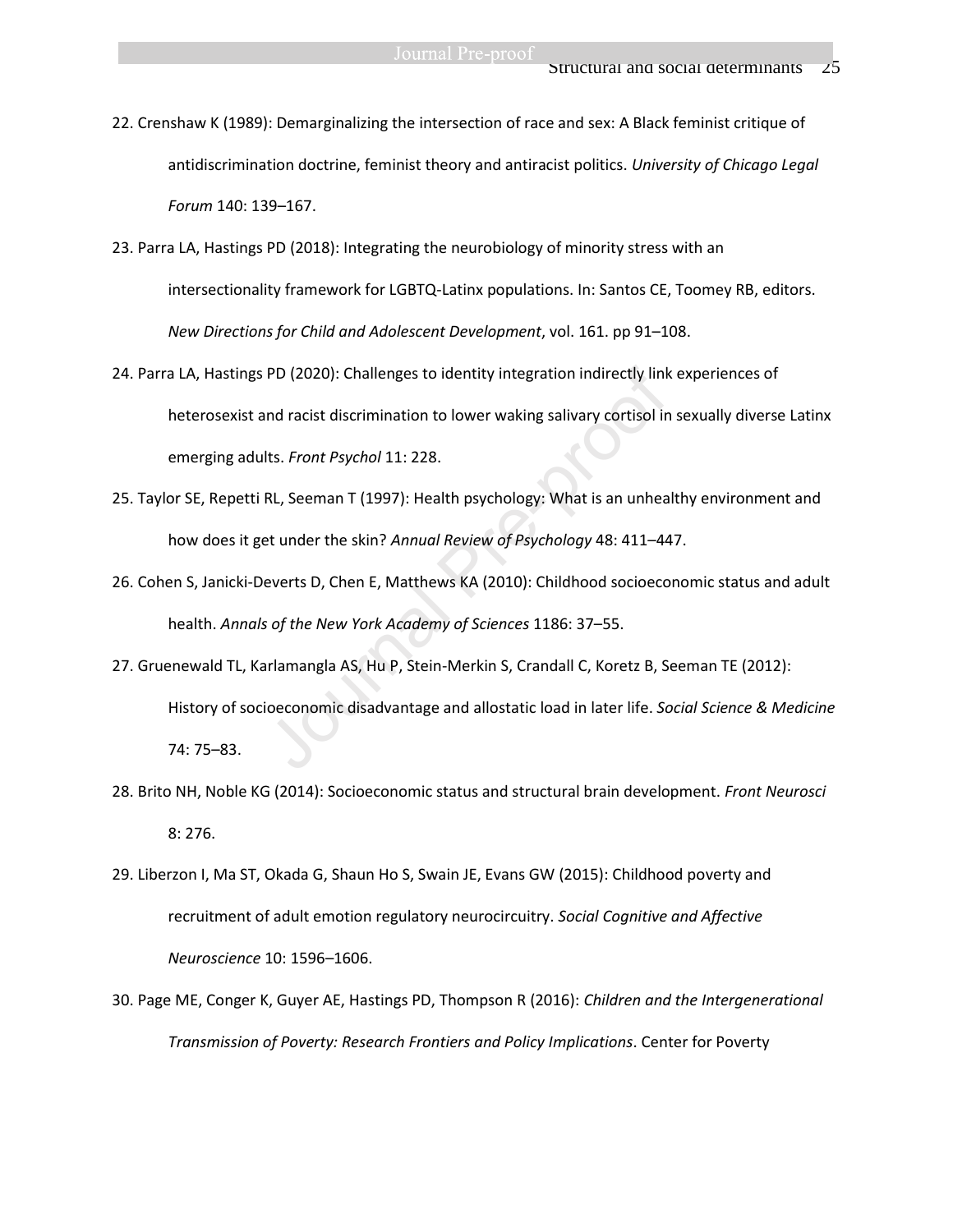Research, University of California, Davis. Retrieved from https://poverty.ucdavis.edu/researchpaper/children-and-intergenerational-transmission-poverty-research-frontiers-and-policy

- 31. Luby J, Belden A, Botteron K, Marrus N, Harms MP, Babb C, *et al.* (2013): The effects of poverty on childhood brain development: The mediating effect of caregiving and stressful life events. *JAMA Pediatr* 167: 1135–1142.
- 32. Krishnadas R, McLean J, Batty GD, Burns H, Deans KA, Ford I, *et al.* (2013): Socioeconomic deprivation and cortical morphology: Psychological, social, and biological determinants of ill health study. *Psychosomatic Medicine* 75: 616–623.
- 33. Chan MY, Na J, Agres PF, Savalia NK, Park DC, Wig GS (2018): Socioeconomic status moderates agerelated differences in the brain's functional network organization and anatomy across the adult lifespan. *Proc Natl Acad Sci USA* 115: e5144–e5153. nd cortical morphology: Psychological, social, and biologica<br>
Psychosomatic Medicine 75: 616–623.<br>
res PF, Savalia NK, Park DC, Wig GS (2018): Socioeconomic<br>
ences in the brain's functional network organization and an<br>
Nat
- 34. Troller-Renfree SV, Costanzo MA, Duncan GJ, Magnuson K, Gennetian LA, Yoshikawa H, *et al.* (2022): The impact of a poverty reduction intervention on infant brain activity. *Proc Natl Acad Sci USA* 119: e2115649119.
- 35. Weissman DG, Conger RD, Robins RW, Hastings PD, Guyer AE (2018): Income change alters default mode network connectivity for adolescents in poverty. *Developmental Cognitive Neuroscience* 30: 93–99.
- 36. Badanes LS, Watamura SE, Hankin BL (2011): Hypocortisolism as a potential marker of allostatic load in children: Associations with family risk and internalizing disorders. *Dev Psychopathol* 23: 881– 896.
- 37. Lupien SJ, King S, Meaney MJ, McEwen BS (2001): Can poverty get under your skin? Basal cortisol levels and cognitive function in children from low and high socioeconomic status. *Dev Psychopathol* 13: 653–676.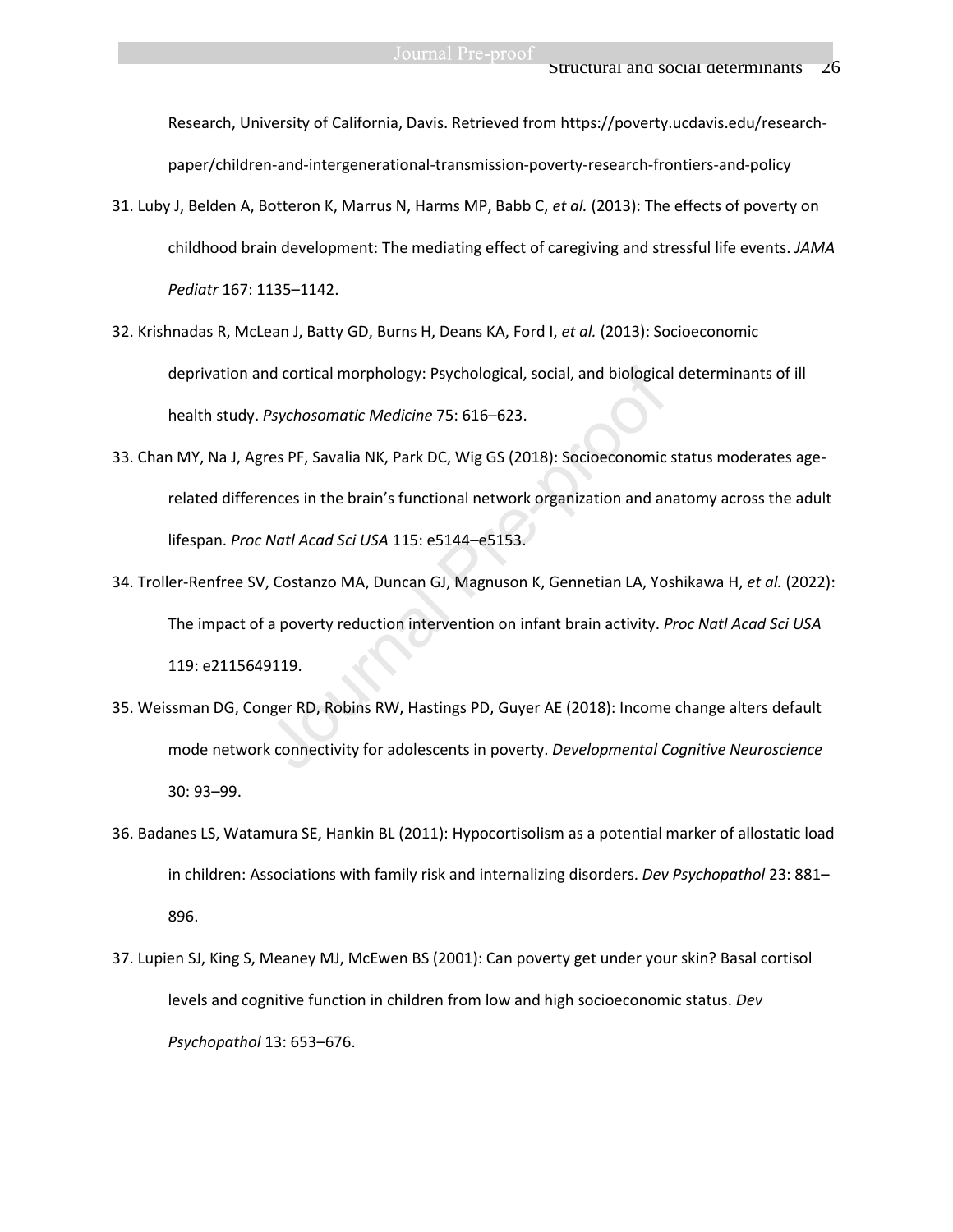- 38. Guerry JD, Hastings PD (2011): In search of HPA axis dysregulation in child and adolescent depression. *Clin Child Fam Psychol Rev* 14: 135–160.
- 39. Perrone L, Frost A, Kuzava S, Nissim G, Vaccaro S, Rodriguez M, *et al.* (2021): Indicators of deprivation predict diurnal cortisol regulation during infancy. *Developmental Psychology* 57: 200–210.
- 40. Blair C, Raver CC, Granger D, Mills-Koonce R, Hibel L, The Family Life Project Key Investigators (2011): Allostasis and allostatic load in the context of poverty in early childhood. *Dev Psychopathol* 23: 845–857.
- 41. Ursache A, Noble KG, Blair C (2015): Socioeconomic status, subjective social status, and perceived stress: Associations with stress physiology and executive functioning. *Behavioral Medicine* 41: 145–154. allostatic load in the context of poverty in early childhood.<br>KG, Blair C (2015): Socioeconomic status, subjective social s<br>ations with stress physiology and executive functioning. *Be*<br>nar MR (2009): Poverty-alleviation p
- 42. Fernald LCH, Gunnar MR (2009): Poverty-alleviation program participation and salivary cortisol in very low-income children. *Social Science & Medicine* 68: 2180–2189.
- 43. Johnson LE, Parra LA, Ugarte E, Weissman DG, Han SG, Robins RW, *et al.* (2021): Patterns of poverty across adolescence predict salivary cortisol stress responses in Mexican-origin youths. *Psychoneuroendocrinology* 132: 105340.
- 44. Evans GW, Exner-Cortens D, Kim P, Bartholomew D (2013): Childhood poverty and blood pressure reactivity to and recovery from an acute stressor in late adolescence: The mediating role of family conflict. *Psychosomatic Medicine* 75: 691–700.
- 45. Alkon A, Boyce WT, Tran L, Harley KG, Neuhaus J, Eskenazi B (2014): Prenatal adversities and Latino children's autonomic nervous system reactivity trajectories from 6 months to 5 years of age. *PLoS ONE* 9: e86283.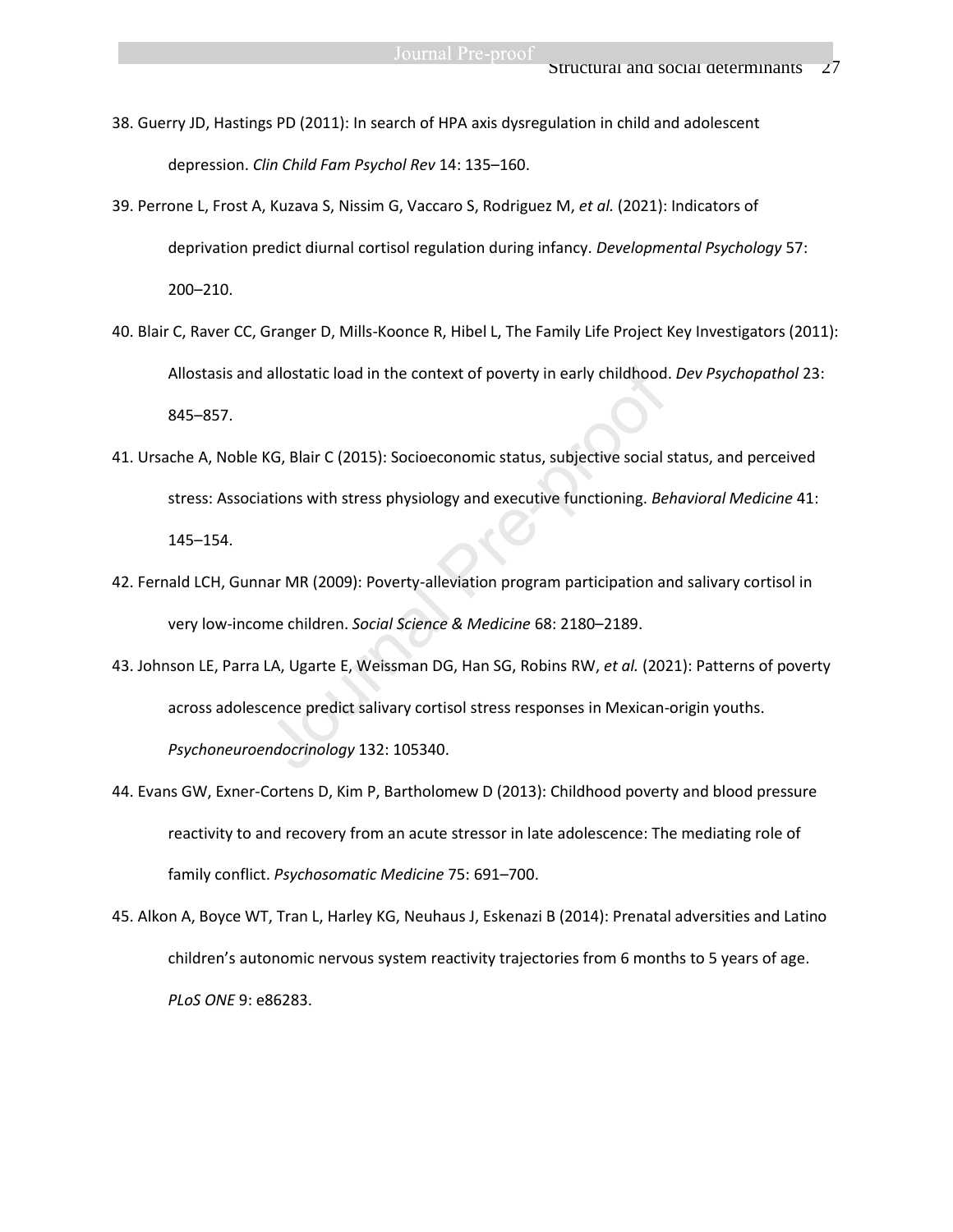46. Blair C, Berry D, Mills-Koonce R, Granger D, the FLP Investigators (2013): Cumulative effects of early poverty on cortisol in young children: Moderation by autonomic nervous system activity. *Psychoneuroendocrinology* 38: 2666–2675.

- 47. Stülb K, Messerli-Bürgy N, Kakebeeke TH, Arhab A, Zysset AE, Leeger-Aschmann CS, *et al.* (2019): Age-adapted stress task in preschoolers does not lead to uniform stress responses. *J Abnorm Child Psychol* 47: 571–587.
- 48. Gimeno D, Ferrie JE, Elovainio M, Pulkki-Raback L, Keltikangas-Jarvinen L, Eklund C, *et al.* (2008): When do social inequalities in C-reactive protein start? A life course perspective from conception to adulthood in the Cardiovascular Risk in Young Finns Study. *International Journal of Epidemiology* 37: 290–298. IE, Elovainio M, Pulkki-Raback L, Keltikangas-Jarvinen L, Ekla<br>
I inequalities in C-reactive protein start? A life course pers<br>
adulthood in the Cardiovascular Risk in Young Finns Study<br>
37: 290–298.<br>
Kins AlC, Santos AR,
- 49. Surachman A, Jenkins AIC, Santos AR, Almeida DM (2021): Socioeconomic status trajectories across the life course, daily discrimination, and inflammation among Black and White adults. *Psychoneuroendocrinology* 127: 105193.
- 50. Tabassum F, Kumari M, Rumley A, Lowe G, Power C, Strachan DP (2008): Effects of socioeconomic position on inflammatory and hemostatic markers: A life-course analysis in the 1958 British birth cohort. *American Journal of Epidemiology* 167: 1332–1341.
- 51. Chen E, Hanson MD, Paterson LQ, Griffin MJ, Walker HA, Miller GE (2006): Socioeconomic status and inflammatory processes in childhood asthma: The role of psychological stress. *Journal of Allergy and Clinical Immunology* 117: 1014–1020.
- 52. Loucks EB, Pilote L, Lynch JW, Richard H, Almeida ND, Benjamin EJ, Murabito JM (2010): Life course socioeconomic position is associated with inflammatory markers: The Framingham Offspring Study. *Social Science & Medicine* 71: 187–195.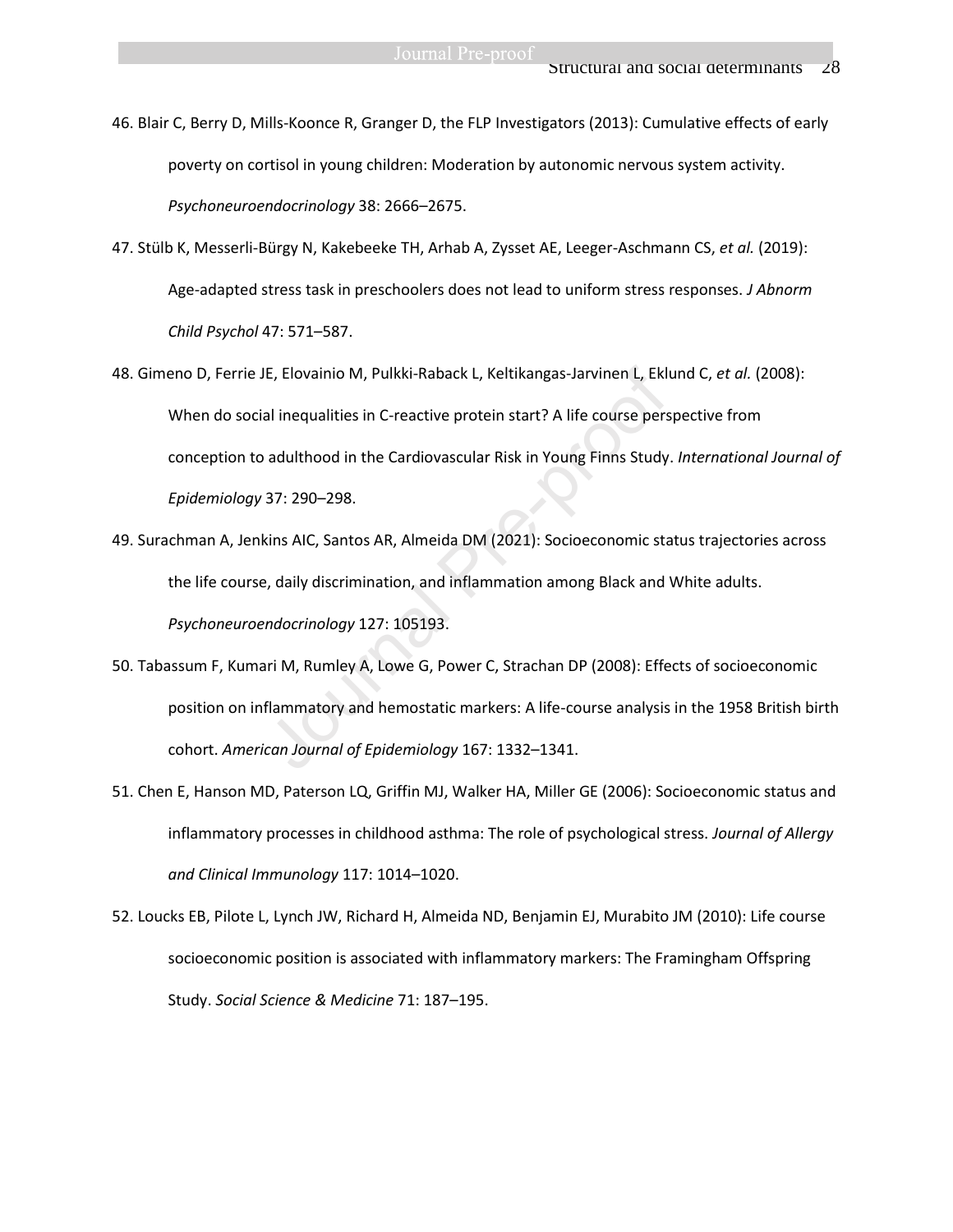53. Lam PH, Chiang JJ, Chen E, Miller GE (2021): Race, socioeconomic status, and low-grade inflammatory biomarkers across the lifecourse: A pooled analysis of seven studies. *Psychoneuroendocrinology* 123: 104917.

- 54. Brody GH, Yu T, Chen E, Miller GE, Kogan SM, Beach SRH (2013): Is resilience only skin deep?: Rural African Americans' socioeconomic status–related risk and competence in preadolescence and psychological adjustment and allostatic load at age 19. *Psychol Sci* 24: 1285–1293.
- 55. Evans GW, Kim P (2012): Childhood poverty and young adults' allostatic load: The mediating role of childhood cumulative risk exposure. *Psychol Sci* 23: 979–983.
- 56. Berger M, Sarnyai Z (2015): "More than skin deep": Stress neurobiology and mental health consequences of racial discrimination. *Stress* 18: 1–10.
- 57. Masten CL, Telzer EH, Eisenberger NI (2011): An fMRI Investigation of attributing negative social treatment to racial discrimination. *Journal of Cognitive Neuroscience* 23: 1042–1051.
- 58. Akdeniz C, Tost H, Streit F, Haddad L, Wüst S, Schäfer A, *et al.* (2014): Neuroimaging evidence for a role of neural social stress processing in ethnic minority–associated environmental risk. *JAMA Psychiatry* 71: 672–680. 2012): Childhood poverty and young adults' allostatic load<br>
mulative risk exposure. *Psychol Sci* 23: 979–983.<br>
Z (2015): "More than skin deep": Stress neurobiology and i<br>
s of racial discrimination. *Stress* 18: 1–10.<br>
EH
- 59. Meyer CS, Schreiner PJ, Lim K, Battapady H, Launer LJ (2019): Depressive symptomatology, racial discrimination experience, and brain tissue volumes observed on magnetic resonance imaging. *American Journal of Epidemiology* 188: 656–663.
- 60. Fani N, Harnett N, Carter S, Bradley B, Ressler K (2021): Effects of racial discrimination on white matter microarchitecture in trauma-exposed Black American women. *Biological Psychiatry* 89: S109–S388.
- 61. Fani N, Carter SE, Harnett NG, Ressler KJ, Bradley B (2021): Association of racial discrimination with neural response to threat in Black women in the US exposed to trauma. *JAMA Psychiatry* 78: 1005–1012.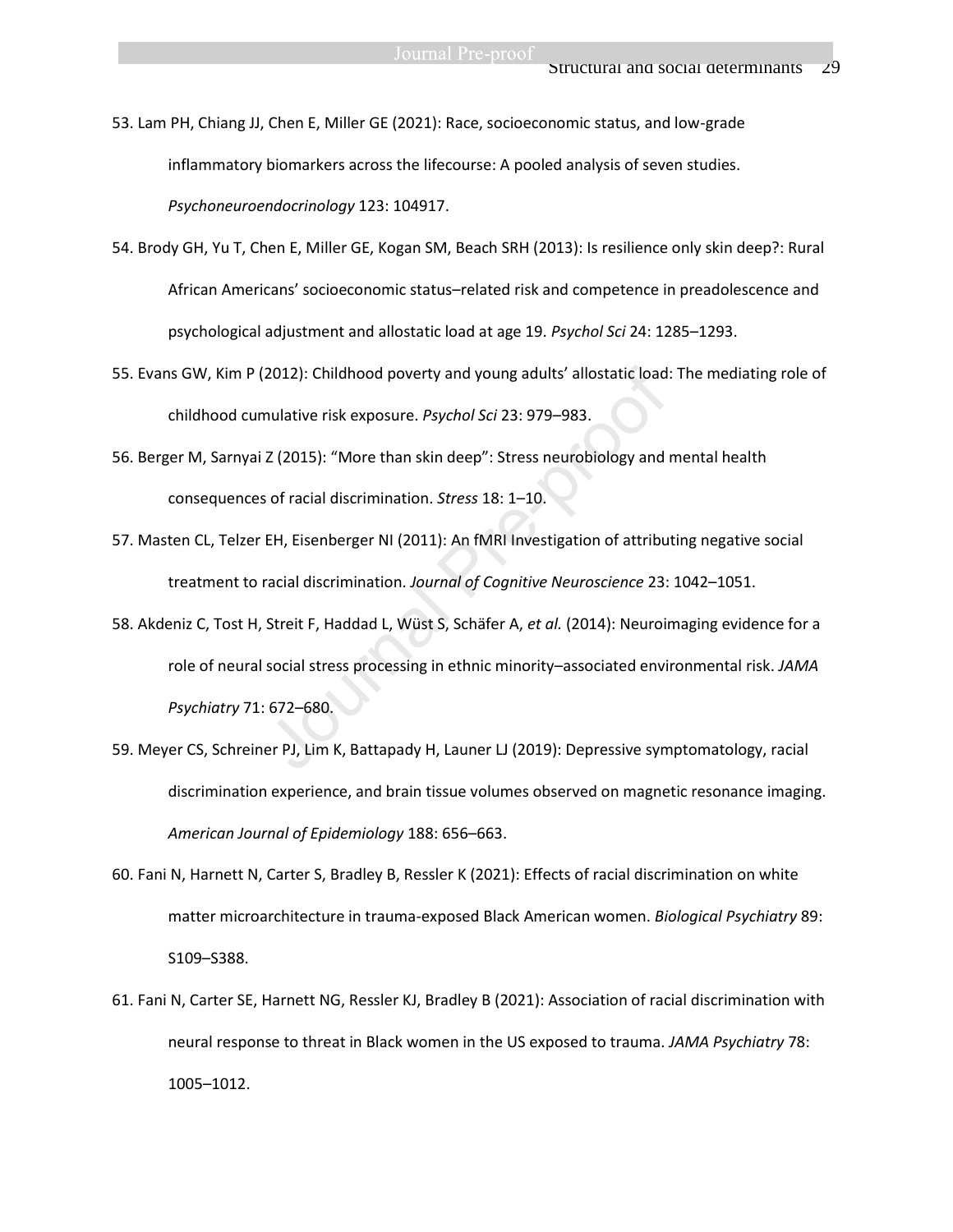62. Webb EK, Bird CM, deRoon-Cassini TA, Weis CN, Huggins AA, Fitzgerald JM, *et al.* (2022): Racial discrimination and resting-state functional connectivity of salience network nodes in traumaexposed Black adults in the United States. *JAMA Netw Open* 5: e2144759.

- 63. Busse D, Yim IS, Campos B, Marshburn CK (2017): Discrimination and the HPA axis: Current evidence and future directions. *J Behav Med* 40: 539–552.
- 64. Huynh VW, Guan S-SA, Almeida DM, McCreath H, Fuligni AJ (2016): Everyday discrimination and diurnal cortisol during adolescence. *Hormones and Behavior* 80: 76–81.
- 65. Kaholokula JK, Grandinetti A, Keller S, Nacapoy AH, Kingi TK, Mau MK (2012): Association between perceived racism and physiological stress indices in Native Hawaiians. *J Behav Med* 35: 27–37.
- 66. Zeiders KH, Doane LD, Roosa MW (2012): Perceived discrimination and diurnal cortisol: Examining relations among Mexican American adolescents. *Hormones and Behavior* 61: 541–548.
- 67. Zeiders KH, Hoyt LT, Adam EK (2014): Associations between self-reported discrimination and diurnal cortisol rhythms among young adults: The moderating role of racial–ethnic minority status. *Psychoneuroendocrinology* 50: 280–288. ol during adolescence. *Hormones and Behavior* 80: 76–81.<br>
Indinetti A, Keller S, Nacapoy AH, Kingi TK, Mau MK (2012):<br>
Ism and physiological stress indices in Native Hawaiians. *J E*<br>
I.D, Roosa MW (2012): Perceived discr
- 68. Lehrer HM, Goosby BJ, Dubois SK, Laudenslager ML, Steinhardt MA (2020): Race moderates the association of perceived everyday discrimination and hair cortisol concentration. *Stress* 23: 529– 537.
- 69. Adam EK, Heissel JA, Zeiders KH, Richeson JA, Ross EC, Ehrlich KB, *et al.* (2015): Developmental histories of perceived racial discrimination and diurnal cortisol profiles in adulthood: A 20-year prospective study. *Psychoneuroendocrinology* 62: 279–291.
- 70. Dismukes A, Shirtcliff E, Jones CW, Zeanah C, Theall K, Drury S (2018): The development of the cortisol response to dyadic stressors in Black and White infants. *Dev Psychopathol* 30: 1995– 2008.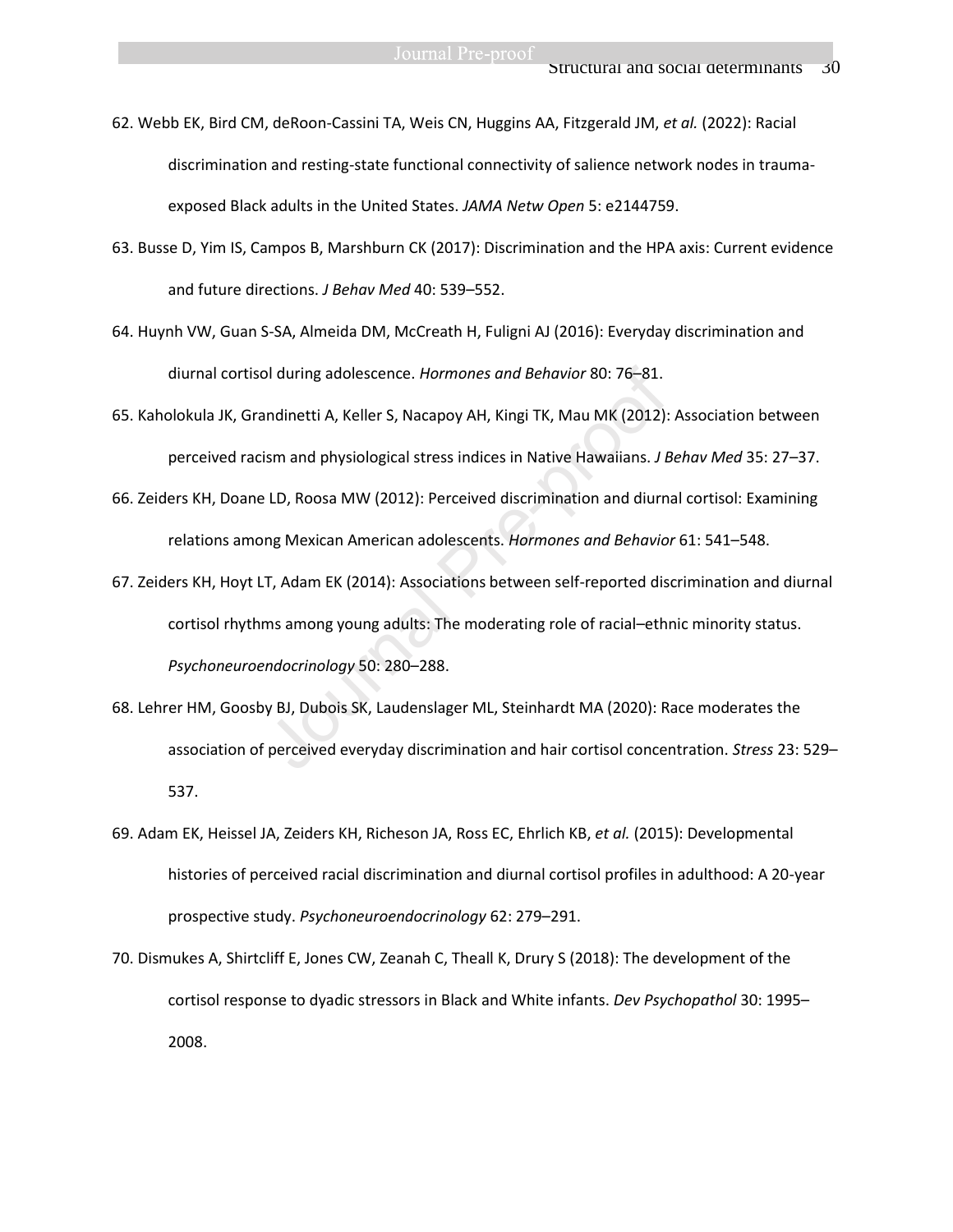- 71. Pachankis JE (2007): The psychological implications of concealing a stigma: A cognitive-affectivebehavioral model. *Psychological Bulletin* 133: 328–345.
- 72. DuBois LZ, Powers S, Everett BG, Juster R-P (2017): Stigma and diurnal cortisol among transitioning transgender men. *Psychoneuroendocrinology* 82: 59–66.
- 73. Huebner DM, Davis MC (2005): Gay and bisexual men who disclose their sexual orientations in the workplace have higher workday levels of salivary cortisol and negative affect. *Annals of Behavioral Medicine* 30: 260–267.
- 74. Juster R-P, Smith NG, Ouellet É, Sindi S, Lupien SJ (2013): Sexual orientation and disclosure in relation to psychiatric symptoms, diurnal cortisol, and allostatic load. *Psychosomatic Medicine* 75: 103– 116. edicine 30: 260–267.<br>
NG, Ouellet É, Sindi S, Lupien SJ (2013): Sexual orientation a<br>
symptoms, diurnal cortisol, and allostatic load. *Psychosom*<br>
no GA, Hatzenbuehler ML (2014): Familial social support profiles<br>
tress in
- 75. Burton CL, Bonanno GA, Hatzenbuehler ML (2014): Familial social support predicts a reduced cortisol response to stress in sexual minority young adults. *Psychoneuroendocrinology* 47: 241–245.
- 76. Cook SH, Juster R-P, Calebs BJ, Heinze J, Miller AL (2017): Cortisol profiles differ by race/ethnicity among young sexual minority men. *Psychoneuroendocrinology* 75: 1–4.
- 77. Lockwood KG, Marsland AL, Matthews KA, Gianaros PJ (2018): Perceived discrimination and cardiovascular health disparities: A multisystem review and health neuroscience perspective. *Ann NY Acad Sci* 1428: 170–207.
- 78. Simons RL, Woodring D, Simons LG, Sutton TE, Lei M-K, Beach SRH, *et al.* (2019): Youth adversities amplify the association between adult stressors and chronic inflammation in a domain specific manner: Nuancing the early life sensitivity model. *J Youth Adolescence* 48: 1–16.
- 79. Diamond LM, Dehlin AJ, Alley J (2021): Systemic inflammation as a driver of health disparities among sexually-diverse and gender-diverse individuals. *Psychoneuroendocrinology* 129: 105215.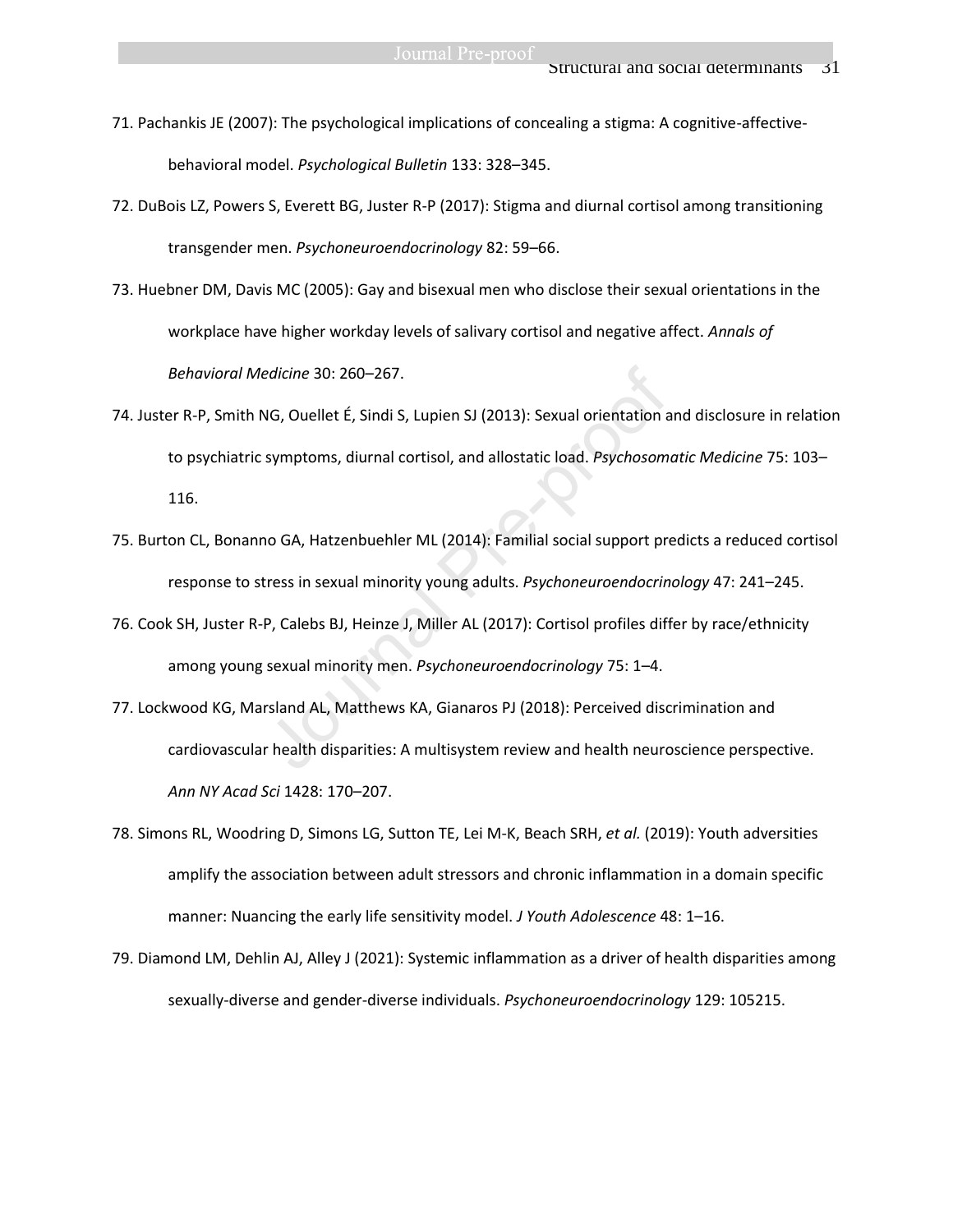80. Wood EP, Cook SH (2019): Father support is protective against the negative effects of perceived discrimination on CRP among sexual minorities but not heterosexuals.

*Psychoneuroendocrinology* 110: 104368.

- 81. Doyle DM, Molix L (2016): Disparities in social health by sexual orientation and the etiologic role of self-reported discrimination. *Arch Sex Behav* 45: 1317–1327.
- 82. Zeki Al Hazzouri A, Jawadekar N, Kezios K, Caunca MR, Elfassy T, Calonico S, *et al.* (2022): Racial residential segregation in young adulthood and brain integrity in middle age: Can we learn from small samples? *American Journal of Epidemiology* 191: 591–598.
- 83. Bellatorre A, Finch BK, Phuong Do D, Bird CE, Beck AN (2011): Contextual predictors of cumulative biological risk: Segregation and allostatic load. *Social Science Quarterly* 92: 1338–1362.
- 84. Hatzenbuehler ML, Weissman DG, McKetta S, Lattanner MR, Ford JV, Barch DM, McLaughlin KA (2021): Smaller hippocampal volume among Black and Latinx youth living in high-stigma contexts. *Journal of the American Academy of Child & Adolescent Psychiatry*. https://doi.org/10.1016/j.jaac.2021.08.017 gregation in young adulthood and brain integrity in middle<br>
17 American Journal of Epidemiology 191: 591–598.<br>
18 K, Phuong Do D, Bird CE, Beck AN (2011): Contextual pre<br>
18 Segregation and allostatic load. Social Science
- 85. Hatzenbuehler ML, McLaughlin KA (2014): Structural stigma and hypothalamic–pituitary– adrenocortical axis reactivity in lesbian, gay, and bisexual young adults. *Ann Behav Med* 47: 39– 47.
- 86. Lukachko A, Hatzenbuehler ML, Keyes KM (2014): Structural racism and myocardial infarction in the United States. *Social Science & Medicine* 103: 42–50.
- 87. Parra LA, Helm J, Hastings PD (2022): Adrenocortical responses of emerging adults in California in the two months following the Pulse Night Club massacre: Evidence for distal stress responses. *Comprehensive Psychoneuroendocrinology* 10: 100129.
- 88. DeFoster R, Swalve N (2018): Guns, culture or mental health? Framing mass shootings as a public health crisis. *Health Communication* 33: 1211–1222.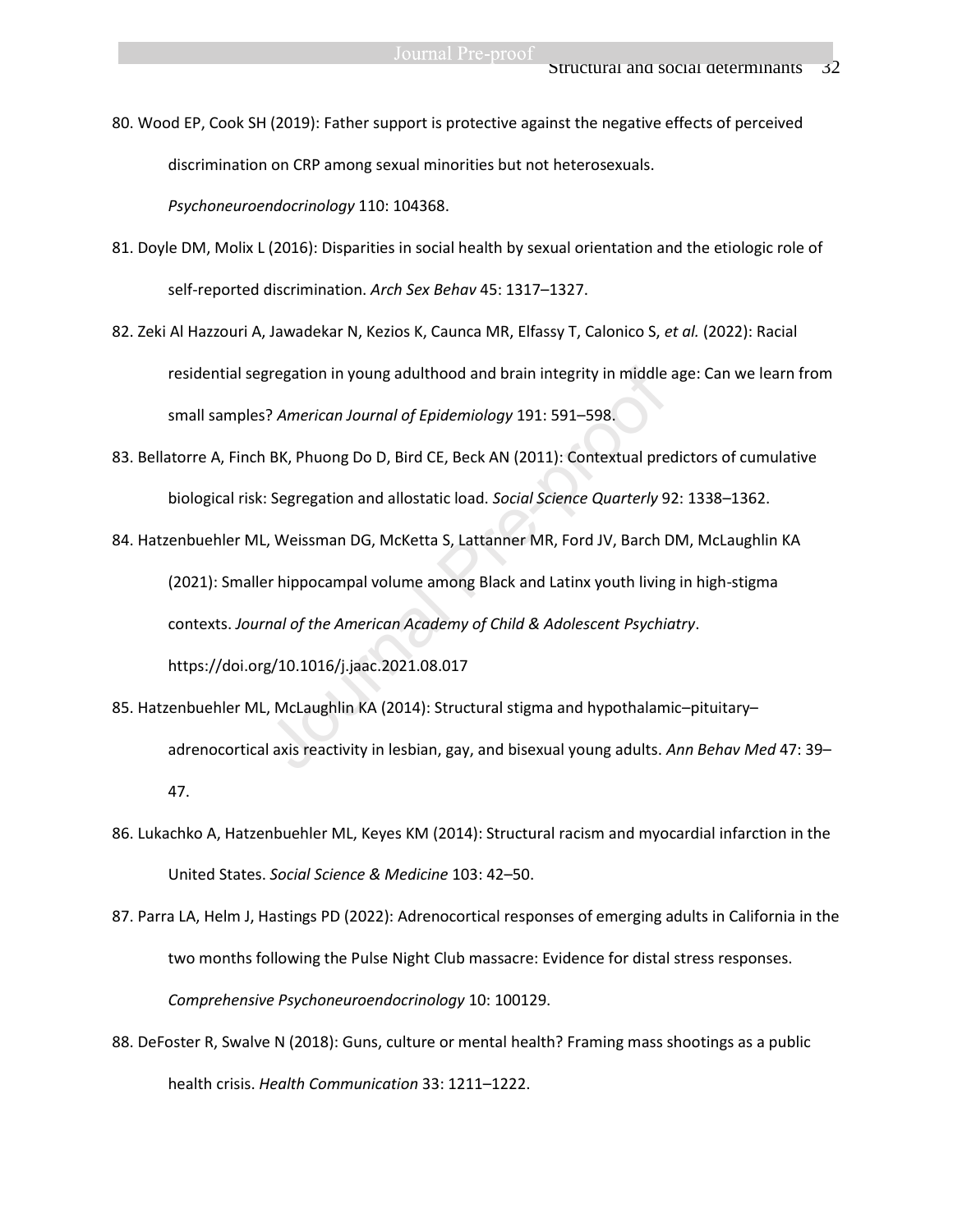- 89. Gelzhiser JA (2019): International student perceptions of American gun culture and school shootings: A public health examination. *Violence and Victims* 34: 972–991.
- 90. Malina D, Morrissey S, Campion EW, Hamel MB, Drazen JM (2016): Rooting out gun violence. *N Engl J Med* 374: 175–176.
- 91. Ben-Ezra M, Hamama-Raz Y, Mahat-Shamir M, Pitcho-Prelorentzos S, Kaniasty K (2017): Shattering core beliefs: Psychological reactions to mass shooting in Orlando. *Journal of Psychiatric Research* 85: 56–58.
- 92. Conger RD, Conger KJ (2008): Understanding the processes through which economic hardship influences families and children. In: Crane R, Marshall E, editors. *Handbook of Families and Poverty: Interdisciplinary Perspectives*. Thousand Oaks, CA: SAGE Publications, pp 64–81. r KJ (2008): Understanding the processes through which ec<br>nilies and children. In: Crane R, Marshall E, editors. *Handbo*<br>disciplinary Perspectives. Thousand Oaks, CA: SAGE Publica<br>oche E, Lane A (2016): Neighbourhood leve
- 93. O'Donoghue B, Roche E, Lane A (2016): Neighbourhood level social deprivation and the risk of psychotic disorders: a systematic review. *Soc Psychiatry Psychiatr Epidemiol* 51: 941–950.
- 94. Hastings PD, Serbin LA, Bukowski W, Helm JL, Stack DM, Dickson DJ, *et al.* (2020): Predicting psychosis-spectrum diagnoses in adulthood from social behaviors and neighborhood contexts in childhood. *Dev Psychopathol* 32: 465–479.
- 95. Cohen-Cline H, Beresford SAA, Barrington WE, Matsueda RL, Wakefield J, Duncan GE (2018): Associations between neighbourhood characteristics and depression: A twin study. *J Epidemiol Community Health* 72: 202–207.
- 96. Dowdall N, Ward CL, Lund C (2017): The association between neighbourhood-level deprivation and depression: Evidence from the South African National Income Dynamics Study. *BMC Psychiatry* 17: 395.
- 97. Gard AM, Maxwell AM, Shaw DS, Mitchell C, Brooks‐Gunn J, McLanahan SS, *et al.* (2021): Beyond family‐level adversities: Exploring the developmental timing of neighborhood disadvantage effects on the brain. *Dev Sci* 24: e12985.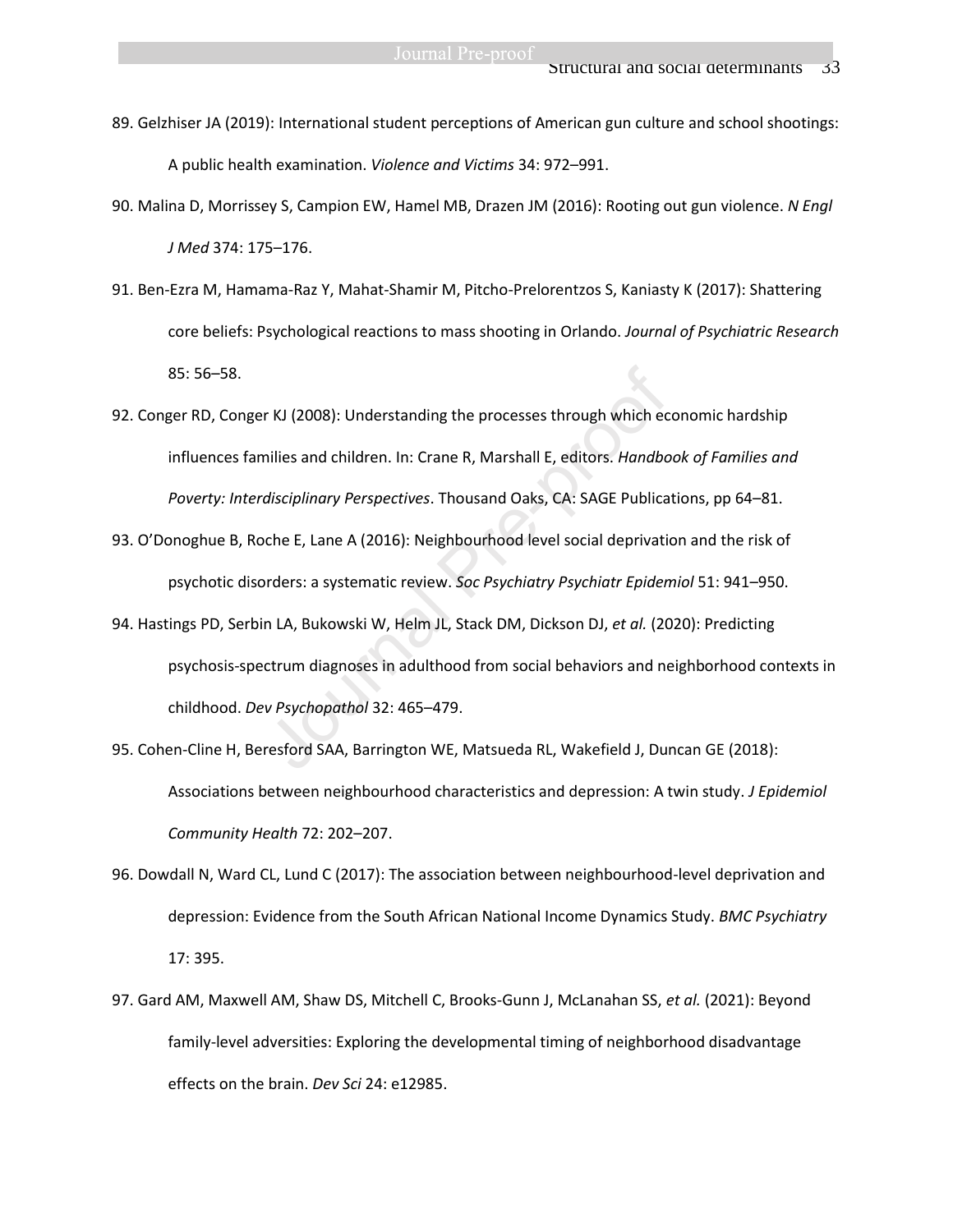98. Rakesh D, Seguin C, Zalesky A, Cropley V, Whittle S (2021): Associations between neighborhood disadvantage, resting-state functional connectivity, and behavior in the adolescent brain cognitive development study: The moderating role of positive family and school environments. *Biological Psychiatry: Cognitive Neuroscience and Neuroimaging* 6: 877–886.

99. Cará VM, Esper NB, de Azeredo LA, Iochpe V, Dalfovo NP, Santos RC, *et al.* (2019): An fMRI study of inhibitory control and the effects of exposure to violence in Latin-American early adolescents: Alterations in frontoparietal activation and performance. *Social Cognitive and Affective Neuroscience* 14: 1097–1107.

- 100. Gonzalez MZ, Allen JP, Coan JA (2016): Lower neighborhood quality in adolescence predicts higher mesolimbic sensitivity to reward anticipation in adulthood. *Developmental Cognitive Neuroscience* 22: 48–57. frontoparietal activation and performance. *Social Cognitiv*<br>14: 1097–1107.<br>en JP, Coan JA (2016): Lower neighborhood quality in adole<br>ensitivity to reward anticipation in adulthood. *Development*<br>22: 48–57.<br>urt SA, Waller
- 101. Tomlinson RC, Burt SA, Waller R, Jonides J, Miller AL, Gearhardt AN, *et al.* (2020): Neighborhood poverty predicts altered neural and behavioral response inhibition. *NeuroImage* 209: 116536.
- 102. Chen E, Paterson LQ (2006): Neighborhood, family, and subjective socioeconomic status: How do they relate to adolescent health? *Health Psychology* 25: 704–714.
- 103. Morello-Frosch R, Zuk M, Jerrett M, Shamasunder B, Kyle AD (2011): Understanding the cumulative impacts of inequalities in environmental health: Implications for policy. *Health Affairs* 30: 879– 887.
- 104. Ugarte E, Johnson LE, Robins RW, Guyer AE, Hastings PD (in press): The impact of poverty on autonomic physiology of Latinx adolescents: The role of environmental risks. *New Directions in Child and Adolescent Development*.
- 105. Paradies Y, Ben J, Denson N, Elias A, Priest N, Pieterse A, *et al.* (2015): Racism as a determinant of health: A systematic review and meta-analysis. *PLoS ONE* 10: e0138511.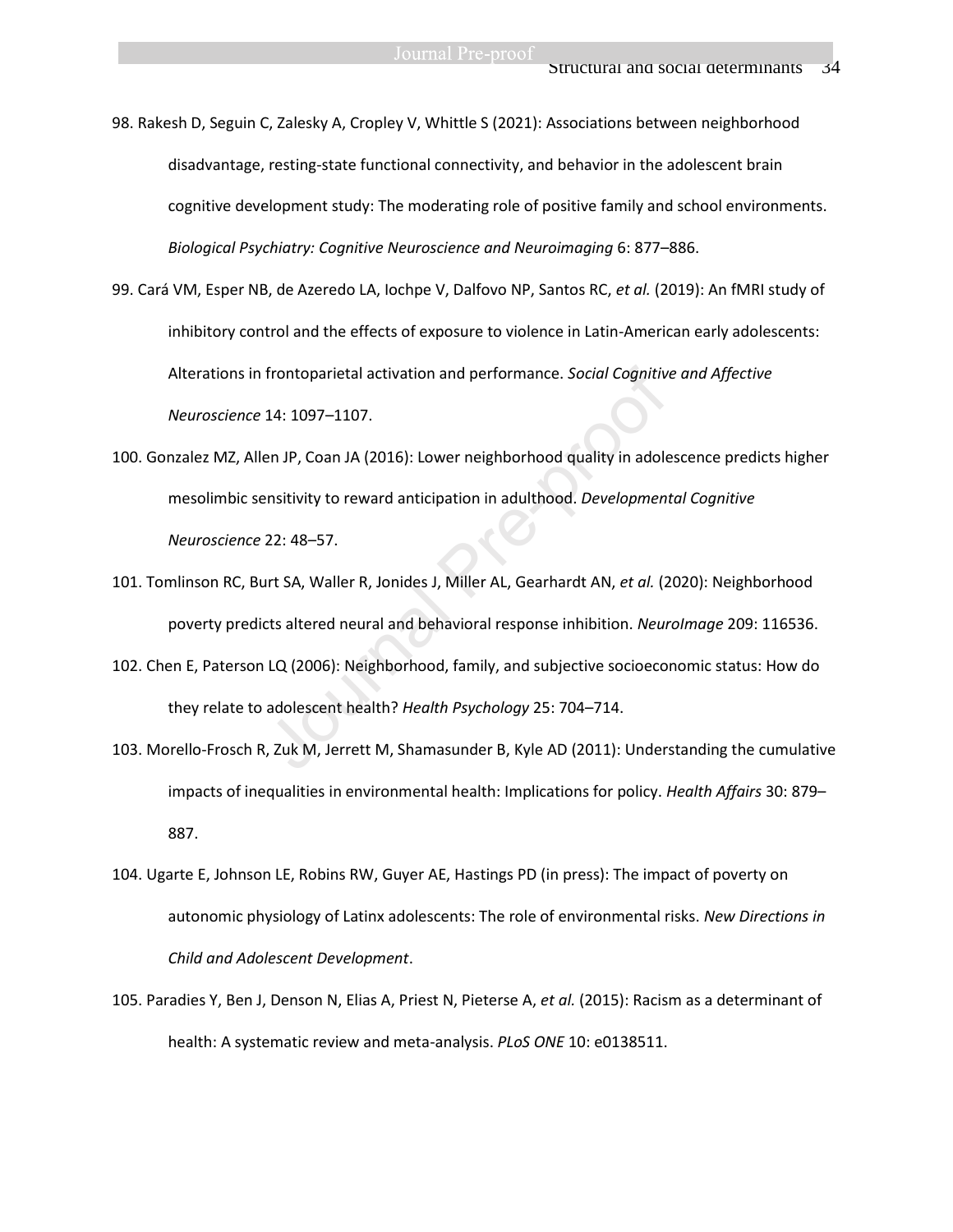- 106. Hatzenbuehler ML (2009): How does sexual minority stigma "get under the skin"? A psychological mediation framework. *Psychological Bulletin* 135: 707–730.
- 107. Herzberg MP, Gunnar MR (2020): Early life stress and brain function: Activity and connectivity associated with processing emotion and reward. *NeuroImage* 209: 116493.
- 108. Brieant A, Herd T, Deater-Deckard K, Lee J, King-Casas B, Kim-Spoon J (2021): Processes linking socioeconomic disadvantage and neural correlates of cognitive control in adolescence. *Developmental Cognitive Neuroscience* 48: 100935.
- 109. Parra LA, Benibgui M, Helm JL, Hastings PD (2016): Minority stress predicts depression in lesbian, gay, and bisexual emerging adults via elevated diurnal cortisol. *Emerging Adulthood* 4: 365–372.
- 110. Weissman DG, Guyer AE, Ferrer E, Robins RW, Hastings PD (2019): Tuning of brain–autonomic coupling by prior threat exposure: Implications for internalizing problems in Mexican-origin adolescents. *Dev Psychopathol* 31: 1127–1141. al Cognitive Neuroscience 48: 100935.<br>
Lui M, Helm JL, Hastings PD (2016): Minority stress predicts<br>
staal emerging adults via elevated diurnal cortisol. *Emerging*<br>
uyer AE, Ferrer E, Robins RW, Hastings PD (2019): Tuning
- 111. Ellis BJ, Del Giudice M (2019): Developmental adaptation to stress: An evolutionary perspective. *Annu Rev Psychol* 70: 111–139.
- 112. Cicchetti D (2008): A multiple-levels-of-analysis perspective on research in development and psychopathology. In: Beauchaine TP, Hinshaw SP, editors. *Child and Adolescent Psychopathology*. Hoboken, NJ: Wiley, pp 27–57.
- 113. Ellis BJ, Boyce WT, Belsky J, Bakermans-Kranenburg MJ, van Ijzendoorn MH (2011): Differential susceptibility to the environment: An evolutionary–neurodevelopmental theory. *Dev Psychopathol* 23: 7–28.
- 114. Guyer AE (2020): Adolescent psychopathology: The role of brain‐based diatheses, sensitivities, and susceptibilities. *Child Dev Perspect* 14: 104–109.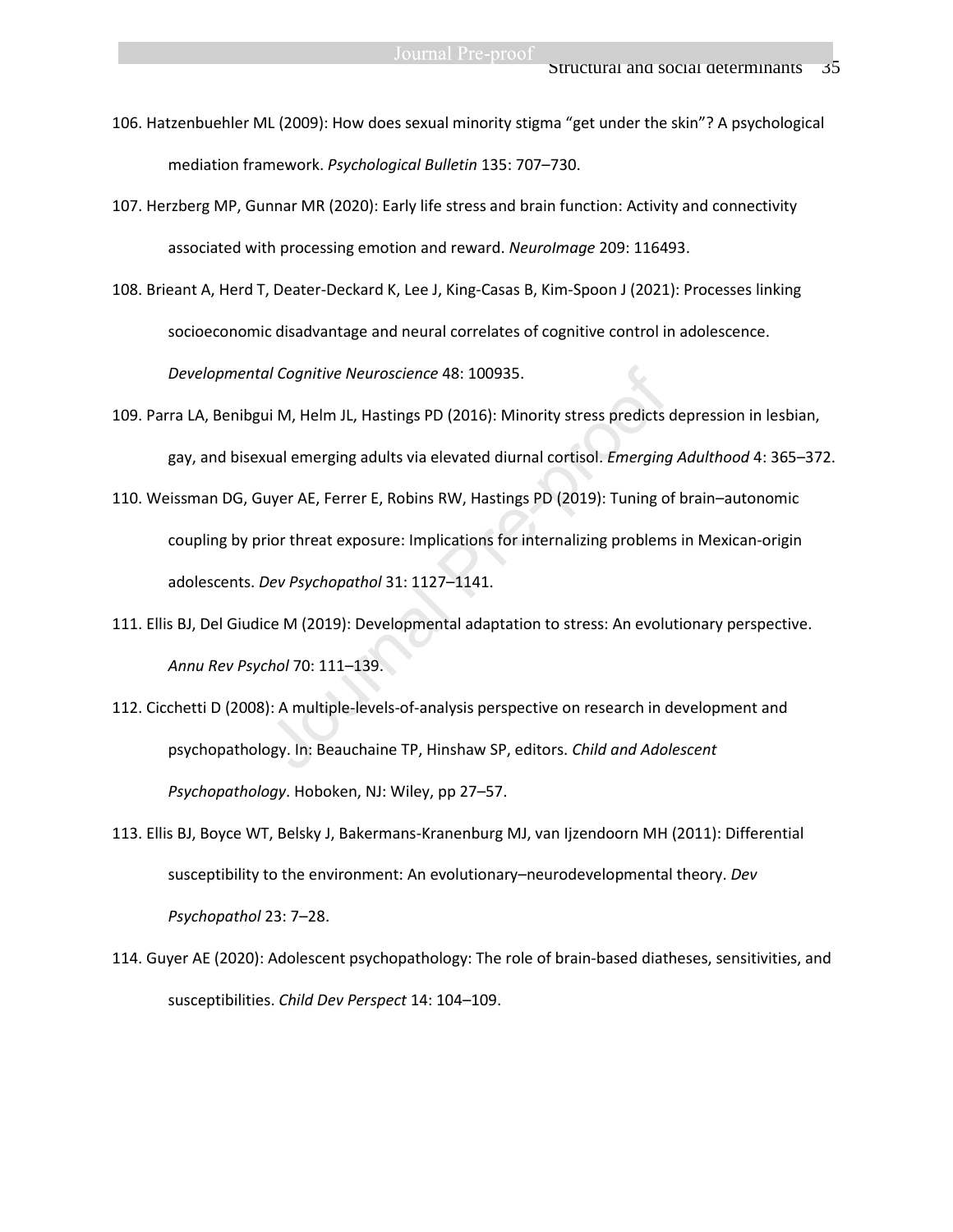- 115. Schriber RA, Anbari Z, Robins RW, Conger RD, Hastings PD, Guyer AE (2017): Hippocampal volume as an amplifier of the effect of social context on adolescent depression. *Clinical Psychological Science* 5: 632–649.
- 116. Weissman DG, Gelardi KL, Conger RD, Robins RW, Hastings PD, Guyer AE (2018): Adolescent externalizing problems: Contributions of community crime exposure and neural function during emotion introspection in Mexican‐origin youth. *J Res Adolesc* 28: 551–563.
- 117. Schriber RA, Rogers CR, Ferrer E, Conger RD, Robins RW, Hastings PD, Guyer AE (2018): Do hostile school environments promote social deviance by shaping neural responses to social exclusion? *J Res Adolesc* 28: 103–120.
- 118. George S, Duran N, Norris K (2014): A systematic review of barriers and facilitators to minority research participation among African Americans, Latinos, Asian Americans, and Pacific Islanders. *Am J Public Health* 104: e16–e31. ers CR, Ferrer E, Conger RD, Robins RW, Hastings PD, Guyen<br>nments promote social deviance by shaping neural respons<br>8: 103–120.<br>N, Norris K (2014): A systematic review of barriers and faci<br>icipation among African Americans
- 119. Oh SS, Galanter J, Thakur N, Pino-Yanes M, Barcelo NE, White MJ, *et al.* (2015): Diversity in clinical and biomedical research: A promise yet to be fulfilled. *PLoS Med* 12: e1001918.
- 120. Bassett MT, Graves JD (2018): Uprooting institutionalized racism as public health practice. *Am J Public Health* 108: 457–458.
- 121. Kline W (2001): *Building a Better Race: Gender, Sexuality, and Eugenics from the Turn of the Century to the Baby Boom*. University of California Press.
- 122. Ledgerwood A, da Silva Frost A, Kadirvel S, Maitner A, Wang YA, Maddox KB (in press): *Methods for Advancing an Open, Replicable, and Inclusive Science of Social Cognition*. PsyArXiv. https://doi.org/10.31234/osf.io/jq5ey
- 123. Remedios JD (2022): Psychology must grapple with Whiteness. *Nat Rev Psychol* 1: 125–126.
- 124. Campbell LG, Mehtani S, Dozier ME, Rinehart J (2013): Gender-heterogeneous working groups produce higher quality science. *PLoS ONE* 8: e79147.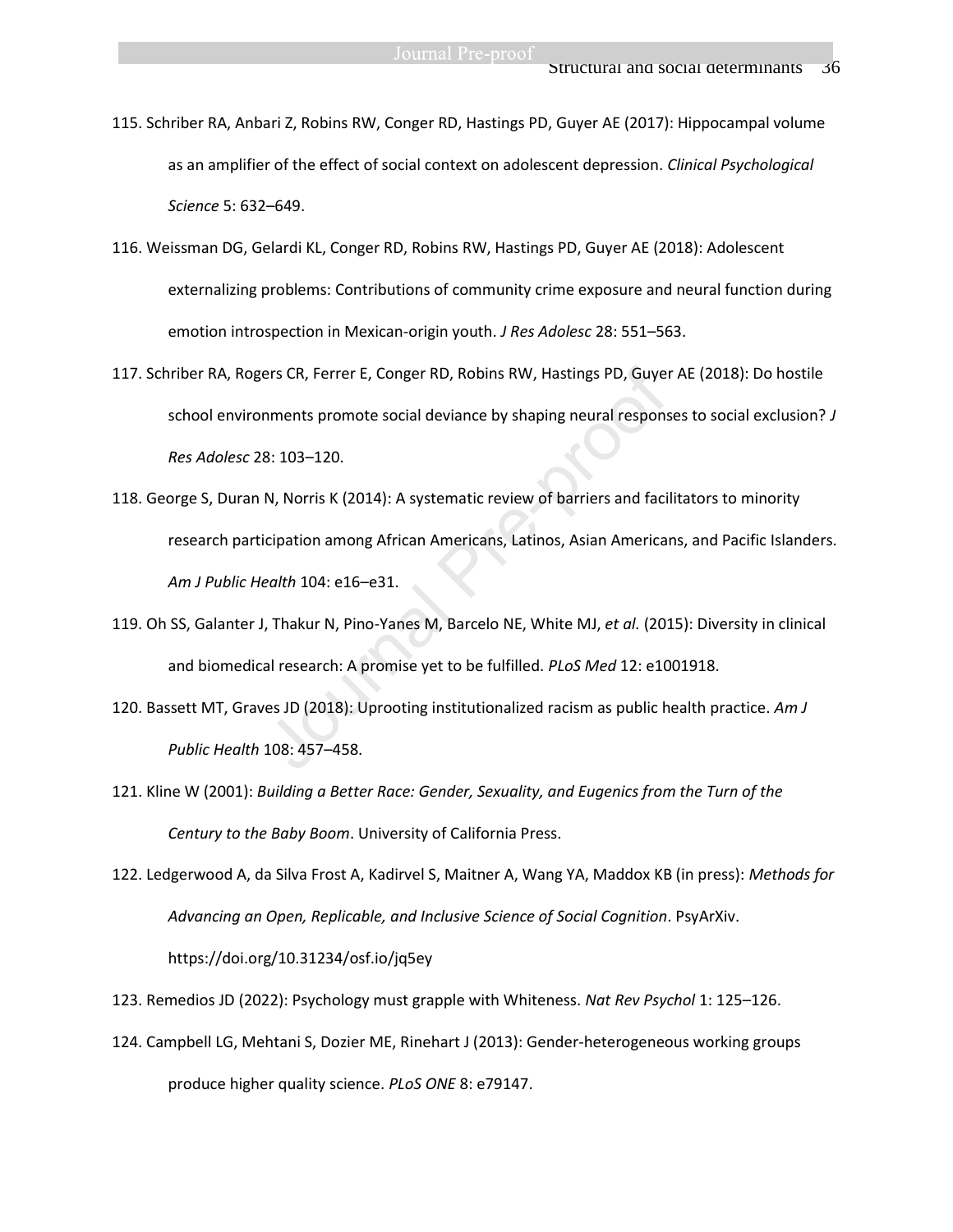- 125. Coiro P, Pollak DD (2019): Sex and gender bias in the experimental neurosciences: The case of the maternal immune activation model. *Transl Psychiatry* 9: 90.
- 126. Hofstra B, Kulkarni VV, Munoz-Najar Galvez S, He B, Jurafsky D, McFarland DA (2020): The diversity–innovation paradox in science. *Proc Natl Acad Sci USA* 117: 9284–9291.
- 127. Hussain-Gambles M, Atkin K, Leese B (2004): Why ethnic minority groups are under-represented in clinical trials: A review of the literature. *Health Soc Care Community* 12: 382–388.
- 128. Fortin J (2018, August 23): In serial rape case that stumped police, genealogy database leads to arrest. *New York Times*. Retrieved from https://www.nytimes.com/2018/08/23/us/ramseystreet-rapist-dna.html
- 129. Jones-London M (2020): NINDS strategies for enhancing the diversity of neuroscience researchers. *Neuron* 107: 212–214.
- 130. Ballonoff Suleiman A, Ballard PJ, Hoyt LT, Ozer EJ (2021): Applying a developmental lens to youthled participatory action research: A critical examination and integration of existing evidence. *Youth & Society* 53: 26–53. ugust 23): In serial rape case that stumped police, genealog<br>ork *Times*. Retrieved from https://www.nytimes.com/2018<br>dna.html<br>(2020): NINDS strategies for enhancing the diversity of neu<br>212–214.<br>an A, Ballard PJ, Hoyt LT,
- 131. Roskams J, Popović Z (2016): Power to the people: Addressing big data challenges in neuroscience by creating a new cadre of citizen neuroscientists. *Neuron* 92: 658–664.
- 132. Friesen P (2018, October 9): Participatory neuroscience: Something to strive for? *The Neuroethics Blog*. Retrieved from https://neuronline.sfn.org/professional-development/participatoryneuroscience-something-to-strive-for
- 133. American Psychiatric Association (2013): *Diagnostic and Statistical Manual of Mental Disorders*, 5th ed. Washington, D.C.: American Psychiatric Publishing. Retrieved from https://doi.org/10.1176/appi.books.9780890425596
- 134. American Psychiatric Association (2022): *Diagnostic and Statistical Manual of Mental Disorders*, 5th ed., Text Revision. Washington, D.C.: American Psychiatric Publishing.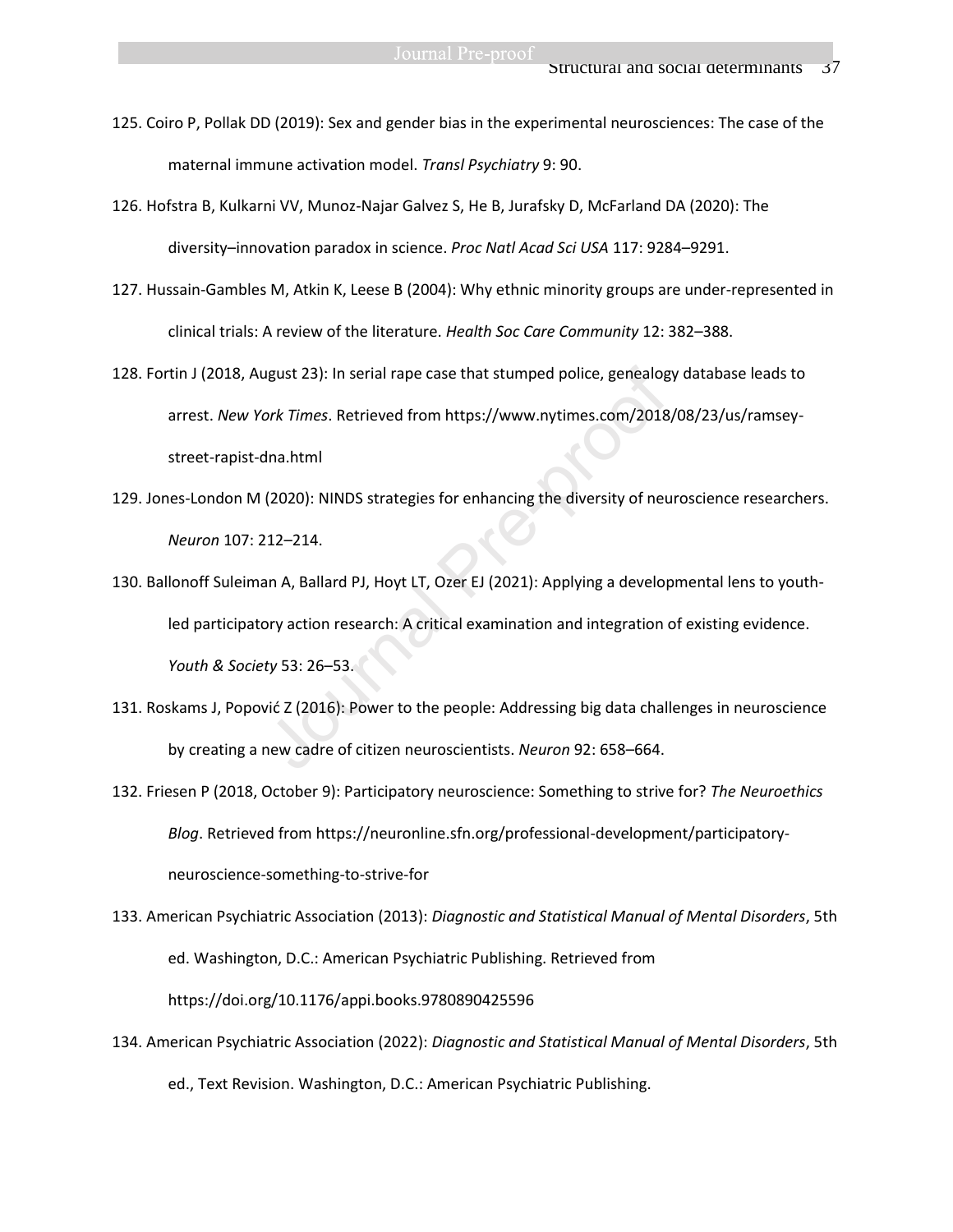135. Price MA, Weisz JR, McKetta S, Hollinsaid NL, Lattanner MR, Reid AE, Hatzenbuehler ML (2021): Meta-analysis: Are psychotherapies less effective for Black youth in communities with higher levels of anti-Black racism? *Journal of the American Academy of Child & Adolescent Psychiatry*. https://doi.org/10.1016/j.jaac.2021.07.808

- 136. Brown Jr. JS (2002): *Environmental and Chemical Toxins and Psychiatric Illness*. American Psychiatric Publishing.
- 137. Fusar‐Poli P, Correll CU, Arango C, Berk M, Patel V, Ioannidis JPA (2021): Preventive psychiatry: A blueprint for improving the mental health of young people. *World Psychiatry* 20: 200–221. rell CU, Arango C, Berk M, Patel V, Ioannidis JPA (2021): Pre<br>mproving the mental health of young people. *World Psych*<br>(1995): Social conditions as fundamental causes of disease<br>or 80–94.<br>ra A (2013): Sexual orientation a
- 138. Link BG, Phelan J (1995): Social conditions as fundamental causes of disease. *Journal of Health and Social Behavior* 80–94.
- 139. Sauer AT, Podhora A (2013): Sexual orientation and gender identity in human rights impact assessment. *Impact Assessment and Project Appraisal* 31: 135–145.
- 140. Brandt EB, Beck AF, Mersha TB (2020): Air pollution, racial disparities, and COVID-19 mortality. *Journal of Allergy and Clinical Immunology* 146: 61–63.
- 141. Bui CN, Peng C, Mutchler JE, Burr JA (2021): Race and ethnic group disparities in emotional distress among older adults during the COVID-19 pandemic. *The Gerontologist* 61: 262–272.
- 142. Casselman B, Conlen M, Fischer-Baum R (2016): *Gun Deaths in America*. FiveThirtyEight. Retrieved from http://fivethirtyeight.com/features/gun-deaths/
- 143. Morello-Frosch R, Shenassa ED (2006): The environmental "riskscape" and social inequality: Implications for explaining maternal and child health disparities. *Environmental Health Perspectives* 114: 1150–1153.
- 144. Luneau D (2022): *Breaking: Arizona House Passes Anti-Transgender Sports and Medical Care Bans*. Human Rights Campaign. Retrieved from https://www.hrc.org/press-releases/breaking-arizonahouse-passes-anti-transgender-sports-and-medical-care-bans